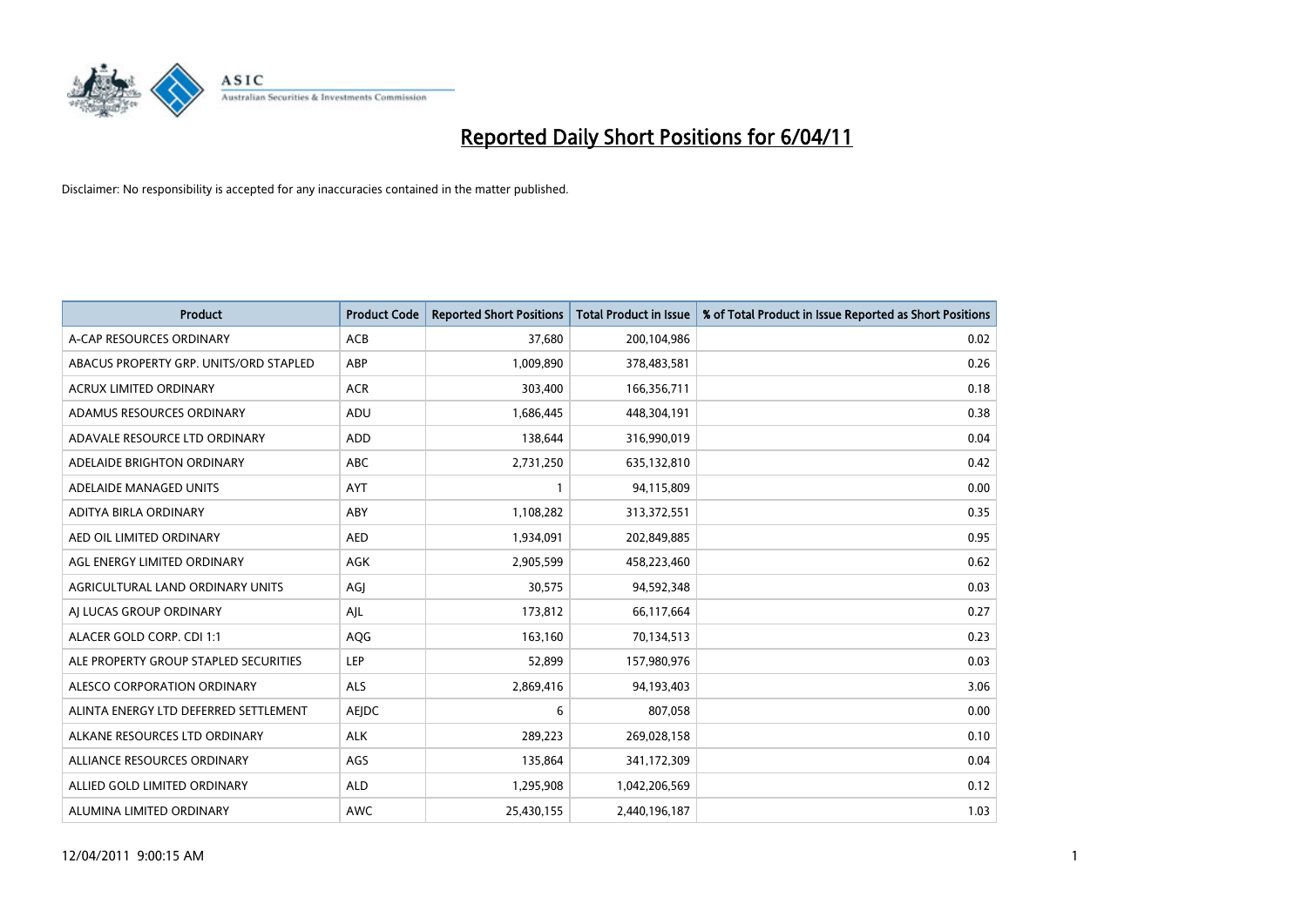

| <b>Product</b>                          | <b>Product Code</b> | <b>Reported Short Positions</b> | <b>Total Product in Issue</b> | % of Total Product in Issue Reported as Short Positions |
|-----------------------------------------|---------------------|---------------------------------|-------------------------------|---------------------------------------------------------|
| AMADEUS ENERGY ORDINARY                 | AMU                 | 666,570                         | 300,288,855                   | 0.22                                                    |
| AMALGAMATED HOLDINGS ORDINARY           | AHD                 | 10,859                          | 157,458,568                   | 0.01                                                    |
| AMCOM TELECOMM, ORDINARY                | <b>AMM</b>          | 69.095                          | 716,812,103                   | 0.01                                                    |
| AMCOR LIMITED ORDINARY                  | <b>AMC</b>          | 6,507,106                       | 1,226,387,533                 | 0.53                                                    |
| AMP LIMITED ORDINARY                    | AMP                 | 18,849,057                      | 2,789,686,764                 | 0.65                                                    |
| AMPELLA MINING ORDINARY                 | <b>AMX</b>          | 435,538                         | 203,285,108                   | 0.21                                                    |
| ANGLOGOLD ASHANTI CDI 5:1               | AGG                 | 4                               | 89,207,765                    | 0.00                                                    |
| ANSELL LIMITED ORDINARY                 | <b>ANN</b>          | 3,445,320                       | 133,007,903                   | 2.59                                                    |
| ANTARES ENERGY LTD ORDINARY             | <b>AZZ</b>          | 101,632                         | 283,000,000                   | 0.04                                                    |
| ANZ BANKING GRP LTD ORDINARY            | ANZ                 | 4,083,316                       | 2,596,414,163                 | 0.14                                                    |
| APA GROUP STAPLED SECURITIES            | <b>APA</b>          | 5,770,868                       | 556,193,951                   | 1.02                                                    |
| APEX MINERALS NL ORDINARY               | <b>AXM</b>          | 885.145                         | 5,550,243,713                 | 0.02                                                    |
| APN EUROPEAN RETAIL UNITS STAPLED SEC.  | <b>AEZ</b>          | 11,832                          | 544,910,660                   | 0.00                                                    |
| APN NEWS & MEDIA ORDINARY               | <b>APN</b>          | 21,670,988                      | 618,568,292                   | 3.51                                                    |
| AQUARIUS PLATINUM. ORDINARY             | <b>AOP</b>          | 2,685,112                       | 463,266,640                   | 0.57                                                    |
| AQUILA RESOURCES ORDINARY               | <b>AQA</b>          | 4,102,921                       | 374,323,124                   | 1.09                                                    |
| ARAFURA RESOURCE LTD ORDINARY           | <b>ARU</b>          | 5,065,862                       | 367,930,342                   | 1.38                                                    |
| ARB CORPORATION ORDINARY                | <b>ARP</b>          | 29,985                          | 72,481,302                    | 0.03                                                    |
| ARDENT LEISURE GROUP STAPLED SECURITIES | AAD                 | 284,795                         | 318,147,978                   | 0.08                                                    |
| ARISTOCRAT LEISURE ORDINARY             | ALL                 | 29,544,065                      | 536,480,307                   | 5.53                                                    |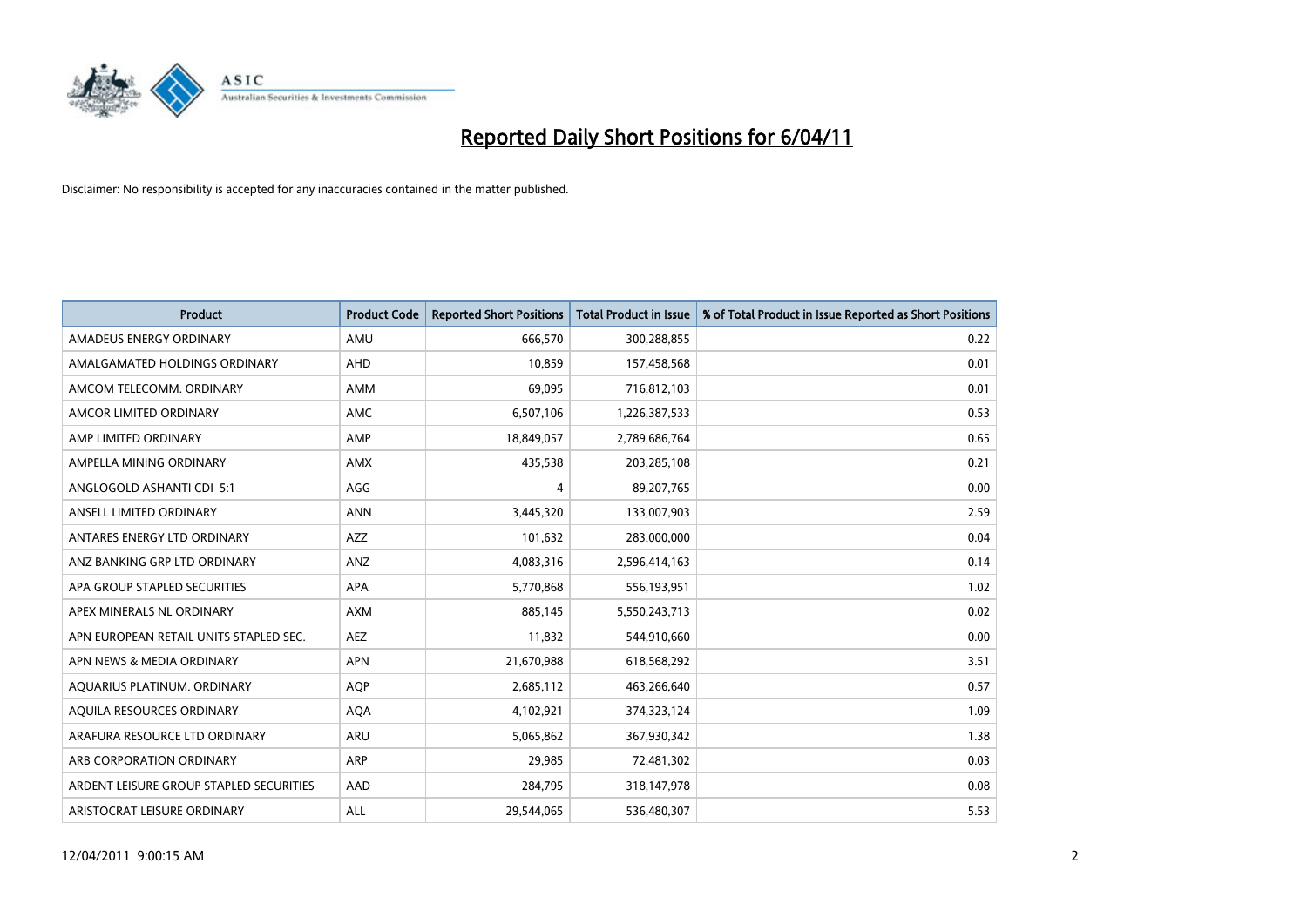

| <b>Product</b>                          | <b>Product Code</b> | <b>Reported Short Positions</b> | Total Product in Issue | % of Total Product in Issue Reported as Short Positions |
|-----------------------------------------|---------------------|---------------------------------|------------------------|---------------------------------------------------------|
| <b>ASCIANO LIMITED ORDINARY</b>         | <b>AIO</b>          | 15,138,909                      | 2,926,103,883          | 0.51                                                    |
| ASG GROUP LIMITED ORDINARY              | ASZ                 | 128,979                         | 168,247,718            | 0.08                                                    |
| ASPEN GROUP ORD/UNITS STAPLED           | <b>APZ</b>          | 1,152,112                       | 592,674,670            | 0.18                                                    |
| ASPIRE MINING LTD ORDINARY              | <b>AKM</b>          | 16,662                          | 535,971,483            | 0.00                                                    |
| <b>ASTON RES LTD ORDINARY</b>           | <b>AZT</b>          | 188,361                         | 204,527,604            | 0.09                                                    |
| ASTRO JAP PROP GROUP STAPLED SECURITIES | AJA                 | 3,509                           | 58,445,002             | 0.01                                                    |
| ASX LIMITED ORDINARY                    | <b>ASX</b>          | 794,461                         | 175,136,729            | 0.47                                                    |
| ATLANTIC LIMITED ORDINARY               | ATI                 | 524,303                         | 112,790,281            | 0.46                                                    |
| ATLAS IRON LIMITED ORDINARY             | <b>AGO</b>          | 5,055,424                       | 815,689,044            | 0.62                                                    |
| AUCKLAND INTERNATION ORDINARY           | <b>AIA</b>          | 99,999                          | 1,322,564,489          | 0.01                                                    |
| AURORA MINERALS LTD ORDINARY            | <b>ARM</b>          | 1,187                           | 104,167,499            | 0.00                                                    |
| AURORA OIL & GAS ORDINARY               | <b>AUT</b>          | 174,484                         | 403,437,342            | 0.04                                                    |
| AUSDRILL LIMITED ORDINARY               | <b>ASL</b>          | 467,477                         | 263,133,904            | 0.17                                                    |
| AUSENCO LIMITED ORDINARY                | <b>AAX</b>          | 3,394,355                       | 122,987,022            | 2.75                                                    |
| <b>AUSTAL LIMITED ORDINARY</b>          | ASB                 | 197,067                         | 188,069,638            | 0.11                                                    |
| <b>AUSTAR UNITED ORDINARY</b>           | <b>AUN</b>          | 2,225,065                       | 1,271,389,658          | 0.17                                                    |
| <b>AUSTBROKERS HOLDINGS ORDINARY</b>    | <b>AUB</b>          | 2                               | 54,339,433             | 0.00                                                    |
| AUSTIN ENGINEERING ORDINARY             | ANG                 | 102,747                         | 71,714,403             | 0.14                                                    |
| <b>AUSTRALAND ASSETS ASSETS</b>         | AAZPB               | 1,168                           | 2,750,000              | 0.04                                                    |
| AUSTRALAND PROPERTY STAPLED SECURITY    | <b>ALZ</b>          | 755,126                         | 576,846,597            | 0.11                                                    |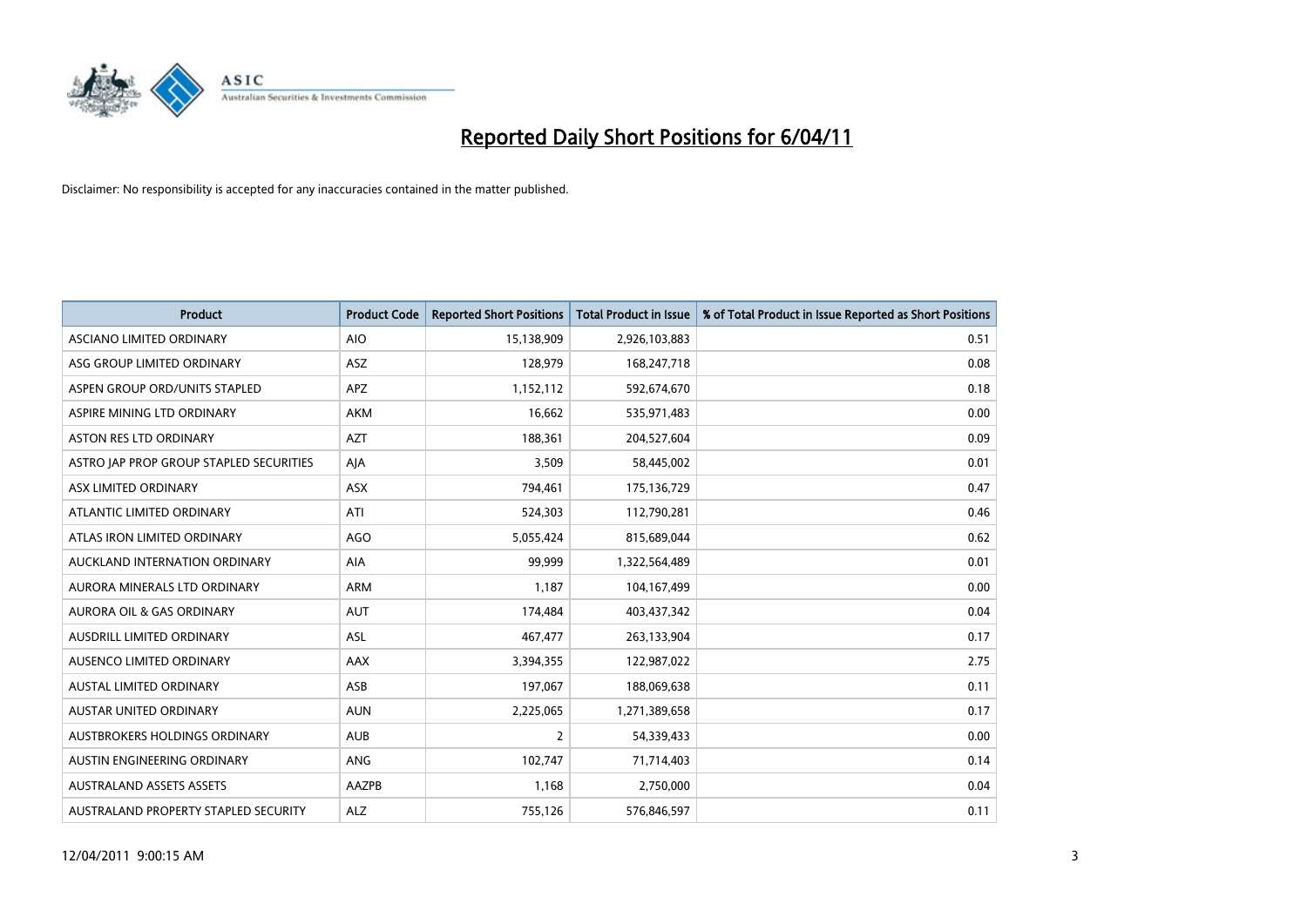

| Product                              | <b>Product Code</b> | <b>Reported Short Positions</b> | <b>Total Product in Issue</b> | % of Total Product in Issue Reported as Short Positions |
|--------------------------------------|---------------------|---------------------------------|-------------------------------|---------------------------------------------------------|
| AUSTRALIAN AGRICULT, ORDINARY        | AAC                 | 4,482,795                       | 264,264,459                   | 1.68                                                    |
| <b>AUSTRALIAN EDUCATION UNITS</b>    | <b>AEU</b>          | 625,000                         | 134,973,383                   | 0.46                                                    |
| AUSTRALIAN INFRASTR, UNITS/ORDINARY  | <b>AIX</b>          | 1,293,330                       | 620,733,944                   | 0.18                                                    |
| AUSTRALIAN MINES LTD ORDINARY        | <b>AUZ</b>          | 1,400,000                       | 576,910,315                   | 0.24                                                    |
| AUSTRALIAN PHARM, ORDINARY           | API                 | 741,403                         | 488,115,883                   | 0.15                                                    |
| AUTOMOTIVE HOLDINGS ORDINARY         | <b>AHE</b>          | 79,585                          | 226,387,577                   | 0.04                                                    |
| AVEXA LIMITED ORDINARY               | <b>AVX</b>          | 243.657                         | 847,688,779                   | 0.03                                                    |
| AWE LIMITED ORDINARY                 | <b>AWE</b>          | 3,104,947                       | 521,871,941                   | 0.60                                                    |
| AZUMAH RESOURCES ORDINARY            | <b>AZM</b>          | 24,981                          | 272,696,055                   | 0.01                                                    |
| <b>BANDANNA ENERGY ORDINARY</b>      | <b>BND</b>          | 248,037                         | 426,515,482                   | 0.06                                                    |
| BANK OF QUEENSLAND. ORDINARY         | <b>BOQ</b>          | 3,085,043                       | 222,072,957                   | 1.37                                                    |
| <b>BANNERMAN RESOURCES ORDINARY</b>  | <b>BMN</b>          | 54,996                          | 234,435,934                   | 0.02                                                    |
| <b>BASS STRAIT OIL CO ORDINARY</b>   | <b>BAS</b>          | 1,482                           | 291,030,250                   | 0.00                                                    |
| <b>BATHURST RESOURCES ORDINARY</b>   | <b>BTU</b>          | 5,858,452                       | 613,741,330                   | 0.94                                                    |
| <b>BAUXITE RESOURCE LTD ORDINARY</b> | <b>BAU</b>          | 96,297                          | 235,379,896                   | 0.04                                                    |
| <b>BC IRON LIMITED ORDINARY</b>      | <b>BCI</b>          | 2,000                           | 94,361,000                    | 0.00                                                    |
| <b>BCD RESOURCES NL ORDINARY</b>     | <b>BCD</b>          | 47,499                          | 806,698,959                   | 0.01                                                    |
| BEACH ENERGY LIMITED ORDINARY        | <b>BPT</b>          | 972,691                         | 1,099,021,290                 | 0.09                                                    |
| BEADELL RESOURCE LTD ORDINARY        | <b>BDR</b>          | 1,281,606                       | 622,147,828                   | 0.20                                                    |
| BENDIGO AND ADELAIDE ORDINARY        | <b>BEN</b>          | 6,925,371                       | 360,048,771                   | 1.92                                                    |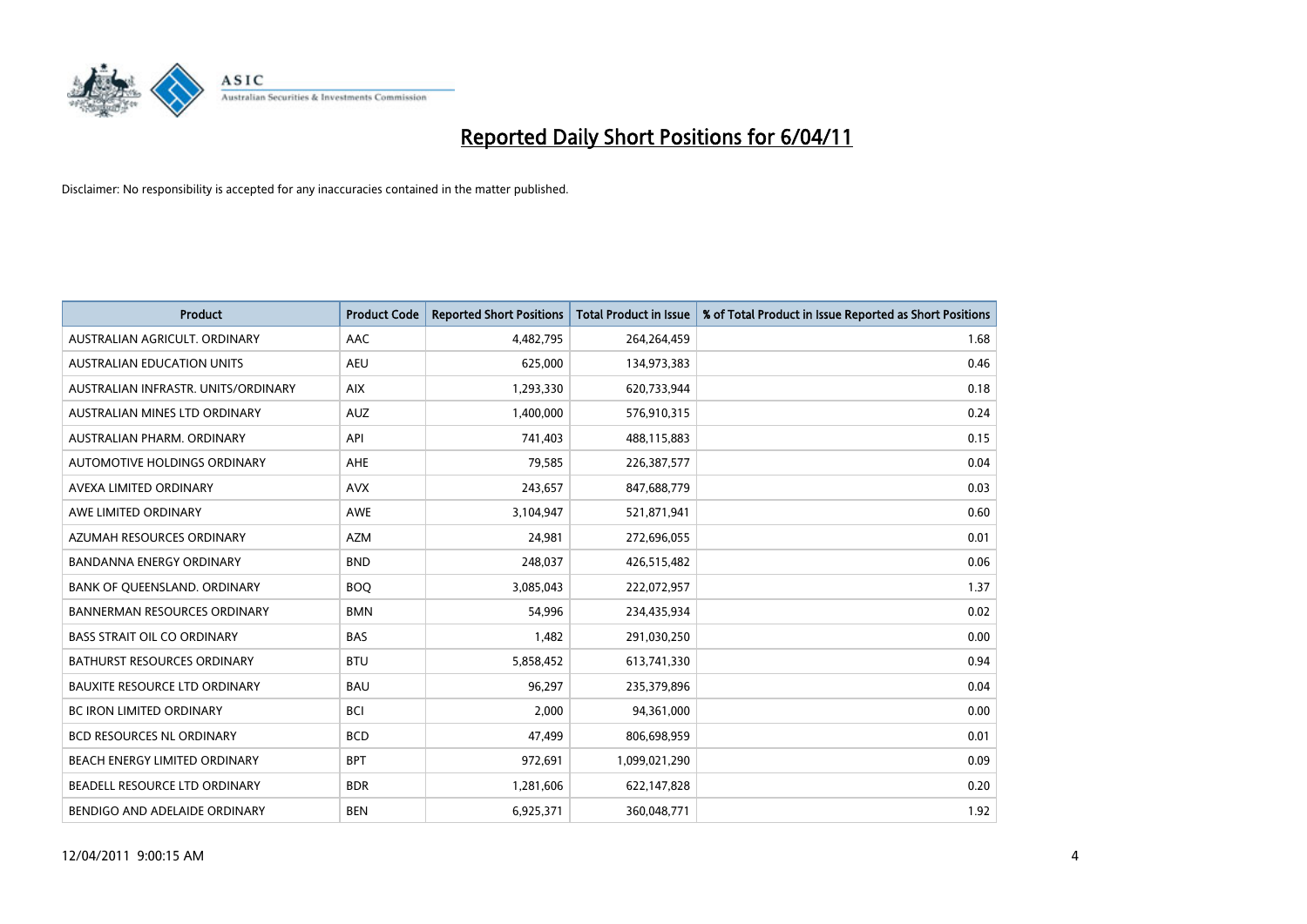

| Product                              | <b>Product Code</b> | <b>Reported Short Positions</b> | <b>Total Product in Issue</b> | % of Total Product in Issue Reported as Short Positions |
|--------------------------------------|---------------------|---------------------------------|-------------------------------|---------------------------------------------------------|
| BERKELEY RESOURCES ORDINARY          | <b>BKY</b>          | 161,933                         | 174,298,273                   | 0.08                                                    |
| BETASHARES ASX FIN ETF UNITS         | <b>OFN</b>          | 28,500                          | 4,509,251                     | 0.63                                                    |
| BETASHARES ASX RES ETF UNITS         | <b>ORE</b>          | 198,220                         | 4,519,432                     | 4.39                                                    |
| BETASHARES US DOLLAR ETF UNITS       | <b>USD</b>          | 5,000                           | 1,125,000                     | 0.44                                                    |
| <b>BHP BILLITON LIMITED ORDINARY</b> | <b>BHP</b>          | 40,634,630                      | 3,356,081,497                 | 1.21                                                    |
| <b>BILLABONG ORDINARY</b>            | <b>BBG</b>          | 12,974,457                      | 253,613,826                   | 5.10                                                    |
| <b>BIOTA HOLDINGS ORDINARY</b>       | <b>BTA</b>          | 2,242,048                       | 181,417,556                   | 1.24                                                    |
| <b>BISALLOY STEEL ORDINARY</b>       | <b>BIS</b>          | 84,480                          | 216,455,965                   | 0.04                                                    |
| BKI INVESTMENT LTD ORDINARY          | BKI                 | 508                             | 422,863,407                   | 0.00                                                    |
| <b>BLACKTHORN RESOURCES ORDINARY</b> | <b>BTR</b>          | 35,848                          | 106,885,300                   | 0.03                                                    |
| <b>BLUESCOPE STEEL LTD ORDINARY</b>  | <b>BSL</b>          | 34,473,685                      | 1,842,207,385                 | 1.84                                                    |
| <b>BOART LONGYEAR ORDINARY</b>       | <b>BLY</b>          | 4,284,599                       | 461,163,412                   | 0.93                                                    |
| <b>BOOM LOGISTICS ORDINARY</b>       | <b>BOL</b>          | 351,499                         | 461,500,712                   | 0.07                                                    |
| BORAL LIMITED, ORDINARY              | <b>BLD</b>          | 25,684,713                      | 729,925,990                   | 3.49                                                    |
| BOTSWANA METALS LTD ORDINARY         | <b>BML</b>          | 7,000                           | 143,717,013                   | 0.00                                                    |
| <b>BOUGAINVILLE COPPER ORDINARY</b>  | <b>BOC</b>          | 5.074                           | 401,062,500                   | 0.00                                                    |
| <b>BOW ENERGY LIMITED ORDINARY</b>   | <b>BOW</b>          | 3,173,978                       | 348,972,041                   | 0.91                                                    |
| <b>BRADKEN LIMITED ORDINARY</b>      | <b>BKN</b>          | 1,274,466                       | 142,829,226                   | 0.88                                                    |
| <b>BRAMBLES LIMITED ORDINARY</b>     | <b>BXB</b>          | 24,938,135                      | 1,451,248,324                 | 1.67                                                    |
| BREVILLE GROUP LTD ORDINARY          | <b>BRG</b>          | 102,740                         | 129,995,322                   | 0.08                                                    |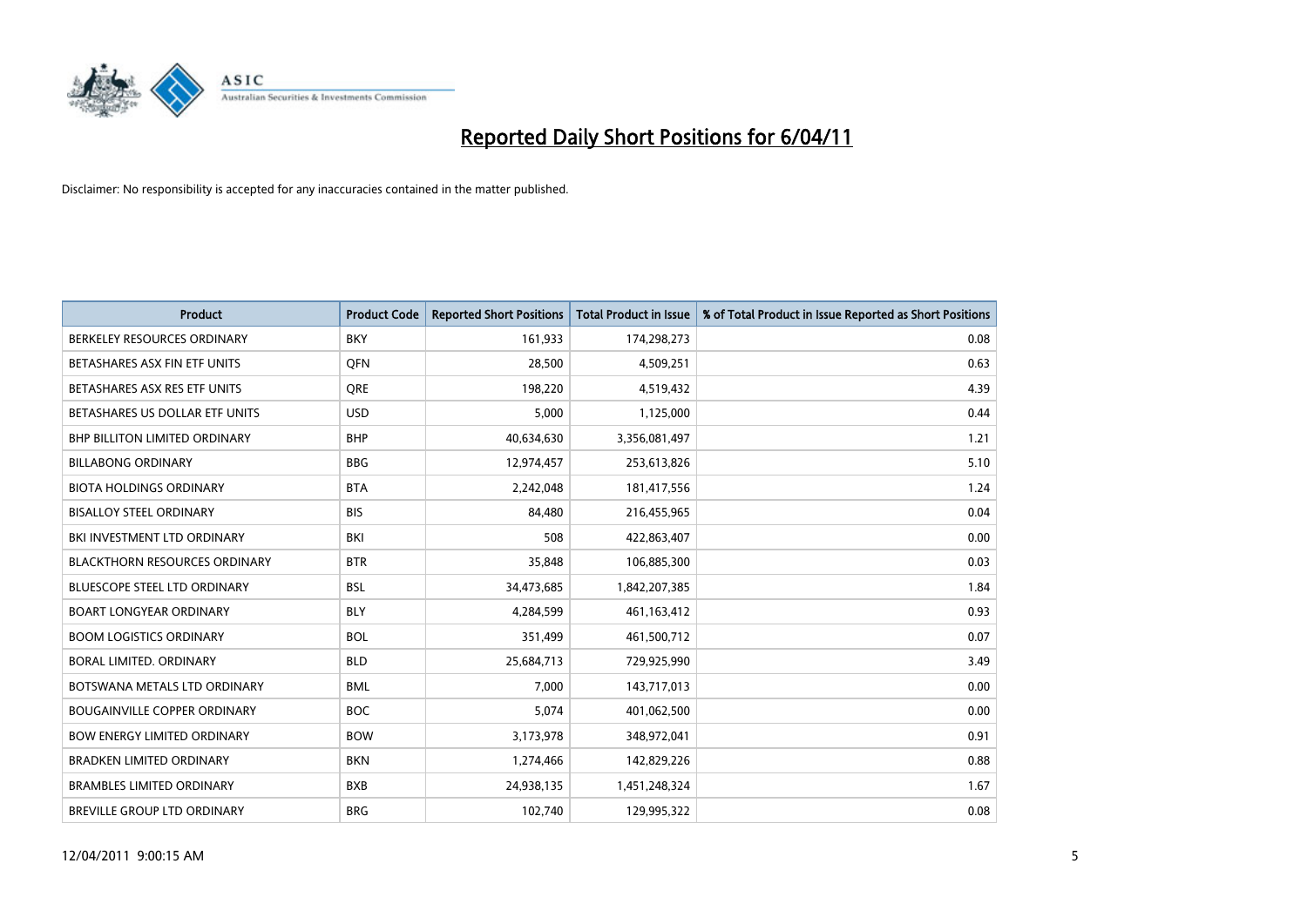

| <b>Product</b>                        | <b>Product Code</b> | <b>Reported Short Positions</b> | <b>Total Product in Issue</b> | % of Total Product in Issue Reported as Short Positions |
|---------------------------------------|---------------------|---------------------------------|-------------------------------|---------------------------------------------------------|
| <b>BRICKWORKS LIMITED ORDINARY</b>    | <b>BKW</b>          | 31,559                          | 147,567,333                   | 0.02                                                    |
| <b>BROCKMAN RESOURCES ORDINARY</b>    | <b>BRM</b>          | 74,763                          | 144,803,151                   | 0.05                                                    |
| BT INVESTMENT MNGMNT ORDINARY         | <b>BTT</b>          | 555,624                         | 160,000,000                   | 0.35                                                    |
| <b>BURU ENERGY ORDINARY</b>           | <b>BRU</b>          | 7,733,251                       | 182,780,549                   | 4.24                                                    |
| <b>BWP TRUST ORDINARY UNITS</b>       | <b>BWP</b>          | 566,441                         | 520,012,793                   | 0.10                                                    |
| CABCHARGE AUSTRALIA ORDINARY          | CAB                 | 1,112,051                       | 120,437,014                   | 0.92                                                    |
| CALTEX AUSTRALIA ORDINARY             | <b>CTX</b>          | 5,109,202                       | 270,000,000                   | 1.87                                                    |
| <b>CAMPBELL BROTHERS ORDINARY</b>     | CPB                 | 188,848                         | 67,503,411                    | 0.27                                                    |
| CAPE LAMBERT RES LTD ORDINARY         | <b>CFE</b>          | 1,370,357                       | 571,849,603                   | 0.24                                                    |
| CARABELLA RES LTD ORDINARY            | <b>CLR</b>          | 13,968                          | 54,711,817                    | 0.03                                                    |
| <b>CARBON ENERGY ORDINARY</b>         | <b>CNX</b>          | 707,393                         | 670,872,650                   | 0.09                                                    |
| <b>CARDNO LIMITED ORDINARY</b>        | CDD                 | 6,465                           | 106,840,756                   | 0.00                                                    |
| CARNARVON PETROLEUM ORDINARY          | <b>CVN</b>          | 4,137,275                       | 687,820,634                   | 0.59                                                    |
| <b>CARNEGIE WAVE ENERGY ORDINARY</b>  | <b>CWE</b>          | 83,000                          | 859,087,627                   | 0.01                                                    |
| CARPATHIAN RESOURCES ORDINARY         | <b>CPN</b>          | 75,000                          | 265,533,501                   | 0.03                                                    |
| CARPENTARIA EXP. LTD ORDINARY         | CAP                 | 9,777                           | 98,741,301                    | 0.01                                                    |
| CARSALES.COM LTD ORDINARY             | <b>CRZ</b>          | 3,609,477                       | 234,228,300                   | 1.54                                                    |
| CASH CONVERTERS ORD/DIV ACCESS        | CCV                 | 68,191                          | 379,761,025                   | 0.01                                                    |
| <b>CASPIAN OIL &amp; GAS ORDINARY</b> | <b>CIG</b>          | 50,000                          | 1,331,500,513                 | 0.00                                                    |
| CATALPA RESOURCES ORDINARY            | CAH                 | 255,142                         | 177,954,355                   | 0.14                                                    |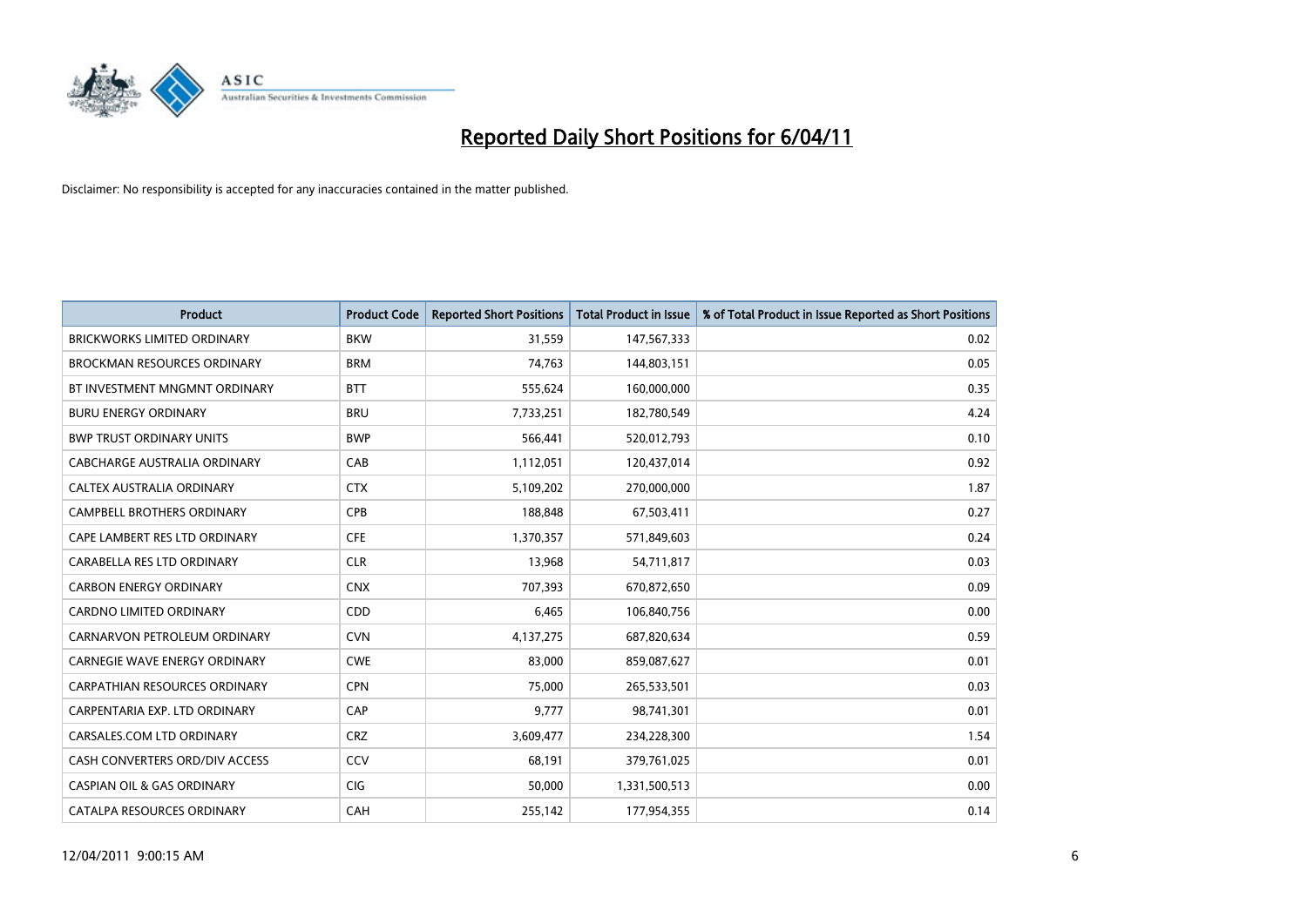

| <b>Product</b>                                | <b>Product Code</b> | <b>Reported Short Positions</b> | <b>Total Product in Issue</b> | % of Total Product in Issue Reported as Short Positions |
|-----------------------------------------------|---------------------|---------------------------------|-------------------------------|---------------------------------------------------------|
| <b>CEC GROUP LIMITED ORDINARY</b>             | <b>CEG</b>          | 1,750                           | 79,662,662                    | 0.00                                                    |
| <b>CELLNET GROUP ORDINARY</b>                 | <b>CLT</b>          | 1,342                           | 61,596,082                    | 0.00                                                    |
| CENTRAL PETROLEUM ORDINARY                    | <b>CTP</b>          | 235,096                         | 982,298,842                   | 0.02                                                    |
| CENTREBET INTERNAT. ORDINARY                  | <b>CIL</b>          | 6                               | 87,764,414                    | 0.00                                                    |
| CENTRO PROPERTIES UNITS/ORD STAPLED           | <b>CNP</b>          | 50,344                          | 972,414,514                   | 0.00                                                    |
| <b>CENTRO RETAIL GROUP STAPLED SECURITIES</b> | <b>CER</b>          | 795,813                         | 2,286,399,424                 | 0.03                                                    |
| <b>CERAMIC FUEL CELLS ORDINARY</b>            | <b>CFU</b>          | 643,154                         | 1,201,353,566                 | 0.04                                                    |
| <b>CFS RETAIL PROPERTY UNITS</b>              | <b>CFX</b>          | 46,103,759                      | 2,839,591,911                 | 1.62                                                    |
| <b>CGA MINING LIMITED ORDINARY</b>            | CGX                 | 158,570                         | 333,265,726                   | 0.04                                                    |
| <b>CHALLENGER DIV.PRO. STAPLED UNITS</b>      | <b>CDI</b>          | 29,057                          | 913,426,007                   | 0.00                                                    |
| CHALLENGER INFRAST. STAPLED UNITS             | <b>CIF</b>          | 8,176                           | 316,223,785                   | 0.00                                                    |
| <b>CHALLENGER LIMITED ORDINARY</b>            | <b>CGF</b>          | 5,726,543                       | 500,753,078                   | 1.14                                                    |
| <b>CHANDLER MACLEOD LTD ORDINARY</b>          | <b>CMG</b>          | 11,970                          | 463,971,344                   | 0.00                                                    |
| CHARTER HALL GROUP STAPLED US PROHIBIT.       | <b>CHC</b>          | 992,562                         | 306,341,814                   | 0.32                                                    |
| <b>CHARTER HALL OFFICE UNIT</b>               | COO                 | 1,792,355                       | 493,319,730                   | 0.37                                                    |
| CHARTER HALL RETAIL UNITS                     | <b>COR</b>          | 1,326,946                       | 305,810,723                   | 0.42                                                    |
| CHEMGENEX PHARMACEUT ORDINARY                 | <b>CXS</b>          | 994,275                         | 313,348,870                   | 0.32                                                    |
| CITIGOLD CORP LTD ORDINARY                    | <b>CTO</b>          | 2,059,217                       | 1,040,278,301                 | 0.20                                                    |
| <b>CLEAN SEAS TUNA ORDINARY</b>               | <b>CSS</b>          | 15,278                          | 480,829,414                   | 0.00                                                    |
| CLINUVEL PHARMACEUT, ORDINARY                 | <b>CUV</b>          | 15,499                          | 30,381,706                    | 0.05                                                    |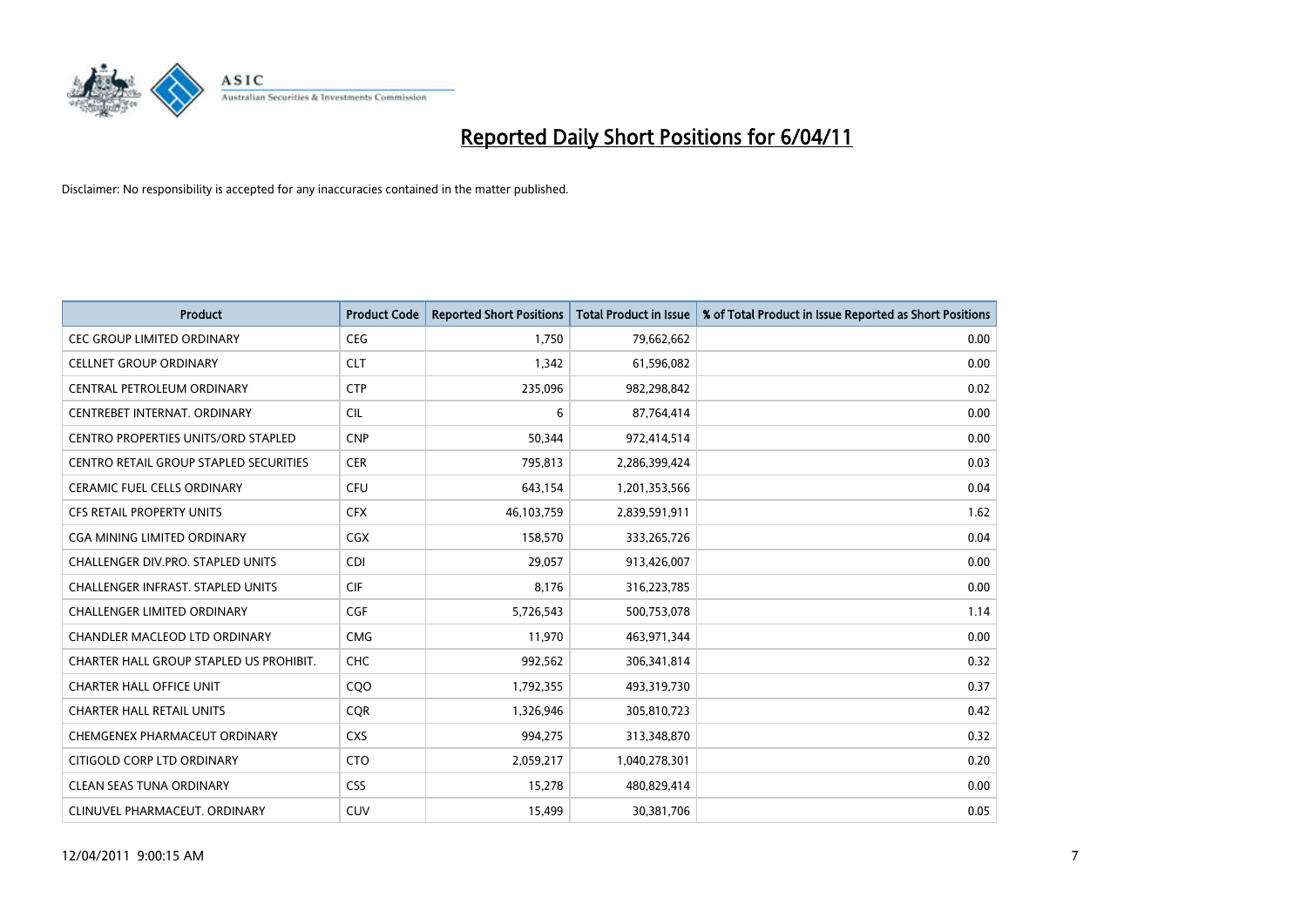

| Product                              | <b>Product Code</b> | <b>Reported Short Positions</b> | <b>Total Product in Issue</b> | % of Total Product in Issue Reported as Short Positions |
|--------------------------------------|---------------------|---------------------------------|-------------------------------|---------------------------------------------------------|
| <b>CLOUGH LIMITED ORDINARY</b>       | <b>CLO</b>          | 514,284                         | 769,796,269                   | 0.07                                                    |
| <b>COAL &amp; ALLIED ORDINARY</b>    | <b>CNA</b>          | 11,888                          | 86,584,735                    | 0.01                                                    |
| <b>COAL OF AFRICA LTD ORDINARY</b>   | <b>CZA</b>          | 684,817                         | 530,639,661                   | 0.13                                                    |
| COALSPUR MINES LTD ORDINARY          | <b>CPL</b>          | 1,590,415                       | 491,237,867                   | 0.31                                                    |
| COCA-COLA AMATIL ORDINARY            | <b>CCL</b>          | 8,828,652                       | 756,260,917                   | 1.15                                                    |
| <b>COCHLEAR LIMITED ORDINARY</b>     | <b>COH</b>          | 1,672,232                       | 56,745,023                    | 2.96                                                    |
| <b>COCKATOO COAL ORDINARY</b>        | <b>COK</b>          | 8,077,977                       | 1,016,096,908                 | 0.79                                                    |
| <b>COFFEY INTERNATIONAL ORDINARY</b> | <b>COF</b>          | 51,417                          | 134,066,081                   | 0.04                                                    |
| <b>COKAL LTD ORDINARY</b>            | <b>CKA</b>          | 392,815                         | 112,083,735                   | 0.35                                                    |
| COMMONWEALTH BANK, ORDINARY          | <b>CBA</b>          | 13,744,706                      | 1,548,932,074                 | 0.85                                                    |
| COMMONWEALTH PROP ORDINARY UNITS     | <b>CPA</b>          | 20,264,789                      | 2,449,599,711                 | 0.84                                                    |
| <b>COMPASS RESOURCES ORDINARY</b>    | <b>CMR</b>          | 160,952                         | 147,402,920                   | 0.11                                                    |
| <b>COMPUTERSHARE LTD ORDINARY</b>    | <b>CPU</b>          | 3,262,391                       | 555,664,059                   | 0.57                                                    |
| <b>CONNECTEAST GROUP STAPLED</b>     | <b>CEU</b>          | 43,293,777                      | 3,940,145,951                 | 1.12                                                    |
| CONQUEST MINING ORDINARY             | <b>COT</b>          | 631,125                         | 583,241,478                   | 0.10                                                    |
| CONSOLIDATED MEDIA, ORDINARY         | <b>CMI</b>          | 1,361,225                       | 561,834,996                   | 0.23                                                    |
| CONTANGO MICROCAP ORDINARY           | <b>CTN</b>          | 7,500                           | 145,708,783                   | 0.01                                                    |
| CONTINENTAL COAL LTD ORDINARY        | <b>CCC</b>          | 677,418                         | 1,980,616,757                 | 0.03                                                    |
| <b>COOPER ENERGY LTD ORDINARY</b>    | <b>COE</b>          | 89,539                          | 292,576,001                   | 0.03                                                    |
| COPPER STRIKE LTD ORDINARY           | <b>CSE</b>          | 714                             | 129,455,571                   | 0.00                                                    |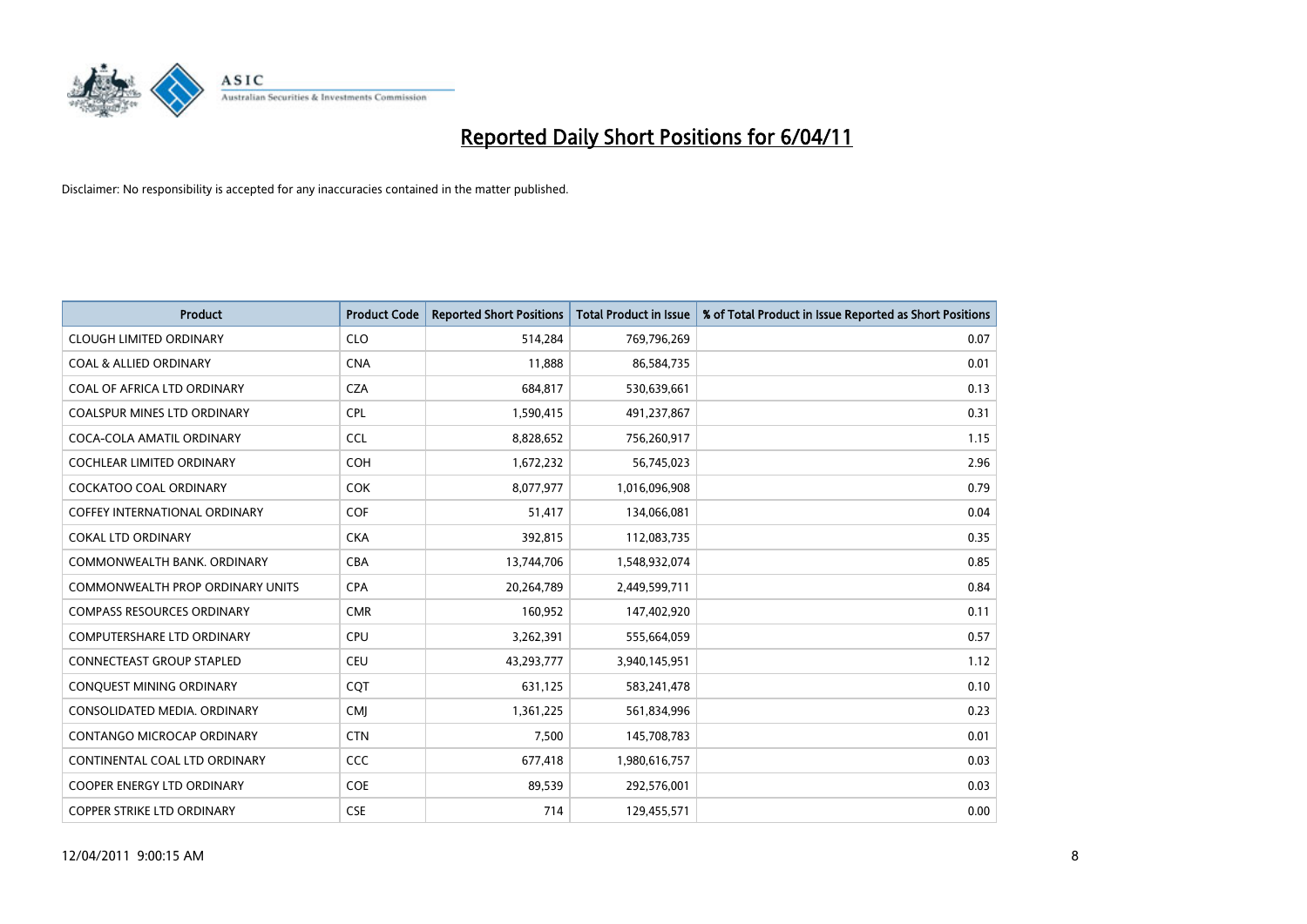

| Product                                 | <b>Product Code</b> | <b>Reported Short Positions</b> | <b>Total Product in Issue</b> | % of Total Product in Issue Reported as Short Positions |
|-----------------------------------------|---------------------|---------------------------------|-------------------------------|---------------------------------------------------------|
| <b>CORDLIFE LIMITED ORDINARY</b>        | CBB                 | 30,580                          | 145,360,920                   | 0.02                                                    |
| <b>COUNT FINANCIAL ORDINARY</b>         | COU                 | 691,875                         | 262,212,976                   | 0.27                                                    |
| <b>CRANE GROUP LIMITED ORDINARY</b>     | <b>CRG</b>          | 1,403,134                       | 79,110,667                    | 1.77                                                    |
| <b>CROMWELL PROP STAPLED SECURITIES</b> | <b>CMW</b>          | 212,301                         | 962,845,605                   | 0.02                                                    |
| <b>CROWN LIMITED ORDINARY</b>           | <b>CWN</b>          | 2,453,554                       | 754,131,800                   | 0.34                                                    |
| <b>CSG LIMITED ORDINARY</b>             | CSV                 | 965,637                         | 245,683,695                   | 0.39                                                    |
| <b>CSL LIMITED ORDINARY</b>             | <b>CSL</b>          | 8,663,388                       | 541,202,786                   | 1.57                                                    |
| <b>CSR LIMITED ORDINARY</b>             | <b>CSR</b>          | 8,205,263                       | 506,000,315                   | 1.60                                                    |
| <b>CUDECO LIMITED ORDINARY</b>          | CDU                 | 899,230                         | 145,512,643                   | 0.60                                                    |
| <b>CUSTOMERS LIMITED ORDINARY</b>       | <b>CUS</b>          | 83,799                          | 134,869,357                   | 0.05                                                    |
| DART ENERGY LTD ORDINARY                | <b>DTE</b>          | 296,804                         | 587,210,672                   | 0.04                                                    |
| DAVID JONES LIMITED ORDINARY            | <b>DJS</b>          | 22,170,546                      | 514,034,694                   | 4.33                                                    |
| <b>DECMIL GROUP LIMITED ORDINARY</b>    | <b>DCG</b>          | 56,097                          | 124,204,568                   | 0.04                                                    |
| DEEP YELLOW LIMITED ORDINARY            | <b>DYL</b>          | 72,682                          | 1,127,534,458                 | 0.01                                                    |
| DEVINE LIMITED ORDINARY                 | <b>DVN</b>          | 1,000                           | 634,918,223                   | 0.00                                                    |
| DEXUS PROPERTY GROUP STAPLED UNITS      | <b>DXS</b>          | 21,452,336                      | 4,839,024,176                 | 0.44                                                    |
| DISCOVERY METALS LTD ORDINARY           | <b>DML</b>          | 2,453,293                       | 437,114,481                   | 0.55                                                    |
| DOMINO PIZZA ENTERPR ORDINARY           | <b>DMP</b>          | 290,483                         | 68,407,674                    | 0.42                                                    |
| DOWNER EDI LIMITED ORDINARY             | <b>DOW</b>          | 6,734,774                       | 429,100,296                   | 1.56                                                    |
| DUET GROUP STAPLED US PROHIBIT.         | <b>DUE</b>          | 2,114,174                       | 909,692,991                   | 0.23                                                    |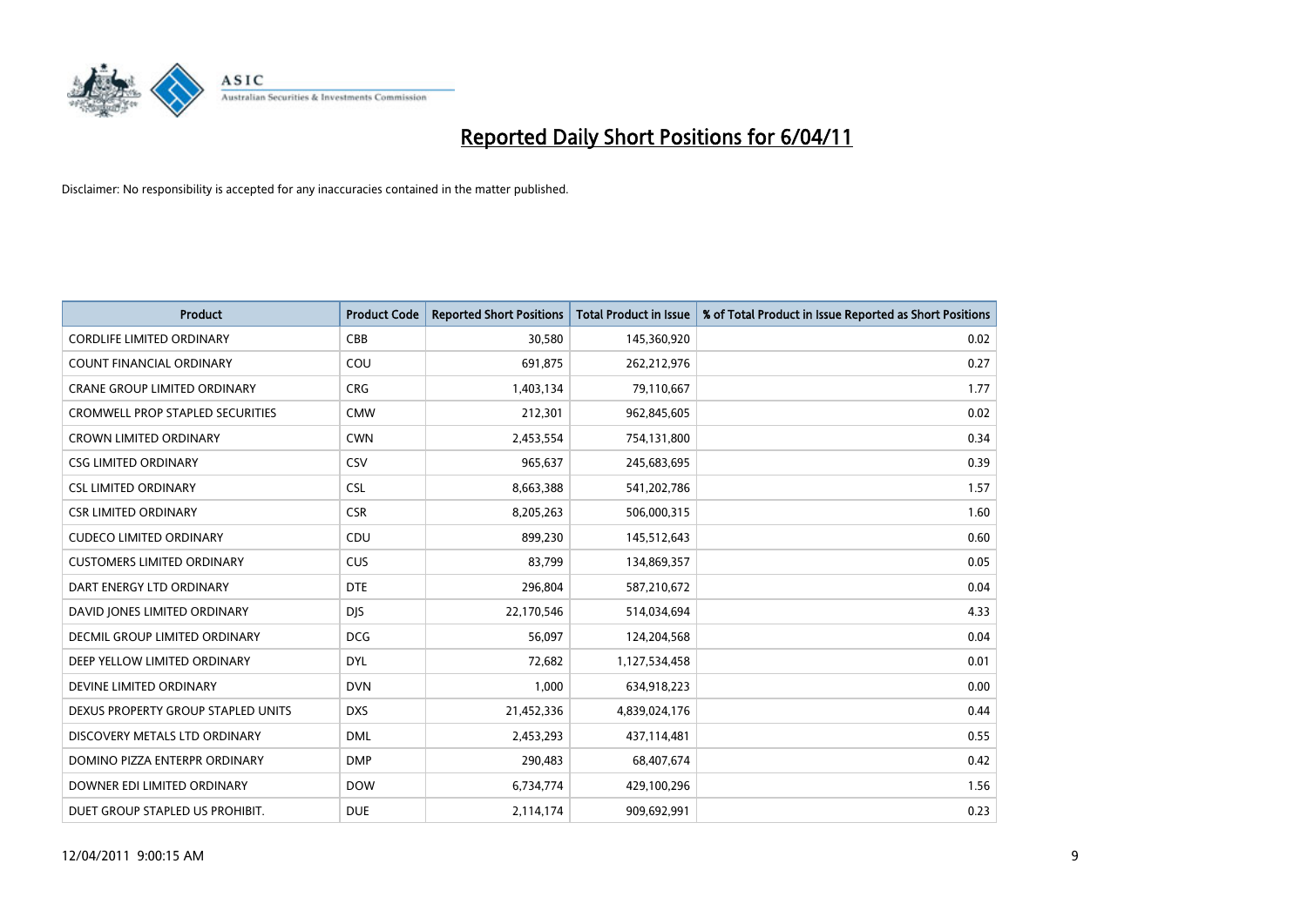

| <b>Product</b>                            | <b>Product Code</b> | <b>Reported Short Positions</b> | Total Product in Issue | % of Total Product in Issue Reported as Short Positions |
|-------------------------------------------|---------------------|---------------------------------|------------------------|---------------------------------------------------------|
| DULUXGROUP LIMITED ORDINARY               | <b>DLX</b>          | 7,086,712                       | 367,456,259            | 1.91                                                    |
| DWS ADVANCED ORDINARY                     | <b>DWS</b>          | 3,019                           | 132,362,763            | 0.00                                                    |
| <b>EASTERN STAR GAS ORDINARY</b>          | <b>ESG</b>          | 7,268,121                       | 991,567,041            | 0.71                                                    |
| EDT RETAIL TRUST UNITS                    | <b>EDT</b>          | 117,407                         | 4,700,290,868          | 0.00                                                    |
| <b>ELDERS LIMITED HYBRIDS</b>             | <b>ELDPA</b>        | 185,522                         | 1,500,000              | 12.37                                                   |
| <b>ELDERS LIMITED ORDINARY</b>            | <b>ELD</b>          | 15,962,286                      | 448,598,480            | 3.55                                                    |
| ELDORADO GOLD CORP CDI 1:1                | EAU                 | 173,591                         | 19,644,760             | 0.87                                                    |
| ELEMENTAL MINERALS ORDINARY               | <b>ELM</b>          | 35,050                          | 152,931,387            | 0.02                                                    |
| ELIXIR PETROLEUM LTD ORDINARY             | <b>EXR</b>          | 324,400                         | 188,988,472            | 0.17                                                    |
| <b>EMECO HOLDINGS ORDINARY</b>            | <b>EHL</b>          | 805,033                         | 631,237,586            | 0.12                                                    |
| <b>ENERGY RESOURCES ORDINARY 'A'</b>      | ERA                 | 2,746,152                       | 190,737,934            | 1.44                                                    |
| <b>ENERGY WORLD CORPOR, ORDINARY</b>      | <b>EWC</b>          | 18,779,127                      | 1,561,166,672          | 1.19                                                    |
| <b>ENTEK ENERGY LTD ORDINARY</b>          | <b>ETE</b>          | 489.903                         | 287,692,535            | 0.17                                                    |
| <b>ENTELLECT LIMITED ORDINARY</b>         | <b>ESN</b>          | 464.050                         | 87,239,240             | 0.53                                                    |
| <b>ENVESTRA LIMITED ORDINARY</b>          | <b>ENV</b>          | 3,109,854                       | 1,430,398,609          | 0.22                                                    |
| EQUATORIAL RES LTD ORDINARY               | EQX                 | 2,000                           | 101,417,922            | 0.00                                                    |
| EQUINOX MINERALS LTD CHESS DEPOSITARY INT | EQN                 | 3,406,165                       | 879,237,776            | 0.36                                                    |
| <b>EUROZ LIMITED ORDINARY</b>             | EZL                 | 83,780                          | 140,557,103            | 0.06                                                    |
| <b>EVEREST FINANCIAL ORDINARY</b>         | <b>EFG</b>          | 4,300                           | 25,143,824             | 0.02                                                    |
| EXTRACT RESOURCES ORDINARY                | <b>EXT</b>          | 492,956                         | 250,851,367            | 0.20                                                    |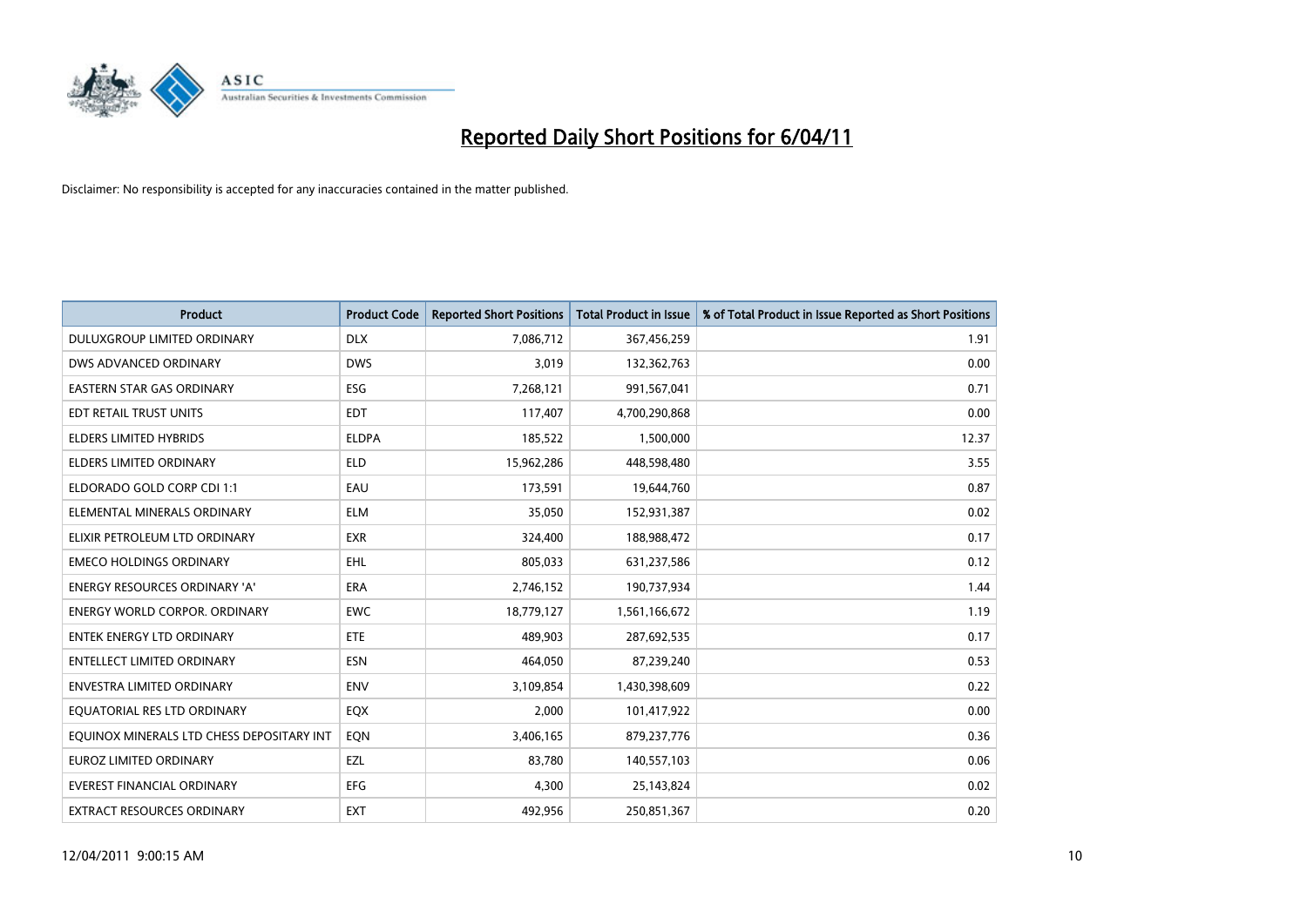

| <b>Product</b>                        | <b>Product Code</b> | <b>Reported Short Positions</b> | Total Product in Issue | % of Total Product in Issue Reported as Short Positions |
|---------------------------------------|---------------------|---------------------------------|------------------------|---------------------------------------------------------|
| <b>FAIRFAX MEDIA LTD ORDINARY</b>     | <b>FXJ</b>          | 345,264,318                     | 2,351,955,725          | 14.66                                                   |
| FAR LTD ORDINARY                      | <b>FAR</b>          | 20,961,487                      | 1,245,351,164          | 1.68                                                    |
| FERRAUS LIMITED ORDINARY              | <b>FRS</b>          | 335,627                         | 208,700,890            | 0.16                                                    |
| FISHER & PAYKEL APP. ORDINARY         | <b>FPA</b>          | 229,298                         | 724,235,162            | 0.03                                                    |
| FISHER & PAYKEL H. ORDINARY           | <b>FPH</b>          | 2,556,322                       | 520,473,867            | 0.49                                                    |
| FKP PROPERTY GROUP STAPLED SECURITIES | <b>FKP</b>          | 22,714,506                      | 1,174,033,185          | 1.94                                                    |
| FLEETWOOD CORP ORDINARY               | <b>FWD</b>          | 148,039                         | 57,554,260             | 0.25                                                    |
| FLETCHER BUILDING ORDINARY            | <b>FBU</b>          | 5,568,760                       | 659,775,705            | 0.84                                                    |
| FLEXIGROUP LIMITED ORDINARY           | <b>FXL</b>          | 52,224                          | 275,472,492            | 0.02                                                    |
| <b>FLIGHT CENTRE ORDINARY</b>         | <b>FLT</b>          | 3,042,479                       | 99,932,678             | 3.03                                                    |
| <b>FLINDERS MINES LTD ORDINARY</b>    | <b>FMS</b>          | 21,468,939                      | 1,820,634,571          | 1.17                                                    |
| <b>FOCUS MINERALS LTD ORDINARY</b>    | <b>FML</b>          | 3,289,385                       | 2,897,410,520          | 0.12                                                    |
| <b>FORGE GROUP LIMITED ORDINARY</b>   | FGE                 | 11,899                          | 82,924,014             | 0.01                                                    |
| FORTE ENERGY NL ORDINARY              | <b>FTE</b>          | 2,658,986                       | 669,756,735            | 0.40                                                    |
| FORTESCUE METALS GRP ORDINARY         | <b>FMG</b>          | 8,904,449                       | 3,112,917,409          | 0.27                                                    |
| <b>FOSTER'S GROUP ORDINARY</b>        | FGL                 | 8,503,374                       | 1,935,386,127          | 0.43                                                    |
| FTD CORPORATION ORDINARY              | <b>FTD</b>          | 8,088                           | 33,474,593             | 0.02                                                    |
| <b>FUNTASTIC LIMITED ORDINARY</b>     | <b>FUN</b>          | 322,528                         | 340,997,682            | 0.09                                                    |
| <b>G.U.D. HOLDINGS ORDINARY</b>       | GUD                 | 340,120                         | 69,089,611             | 0.48                                                    |
| <b>G8 EDUCATION LIMITED ORDINARY</b>  | <b>GEM</b>          | 89,000                          | 186,154,537            | 0.05                                                    |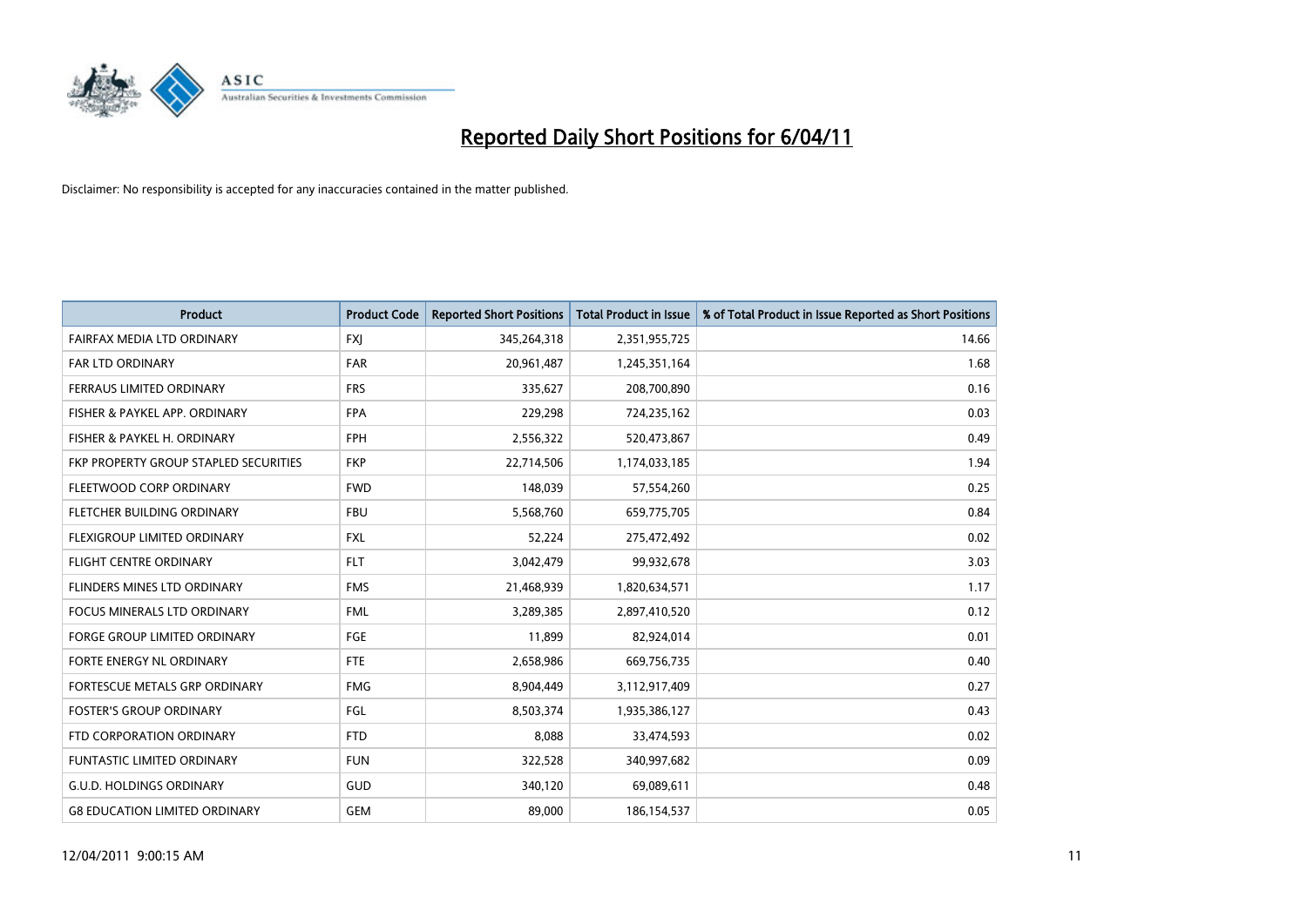

| <b>Product</b>                            | <b>Product Code</b> | <b>Reported Short Positions</b> | Total Product in Issue | % of Total Product in Issue Reported as Short Positions |
|-------------------------------------------|---------------------|---------------------------------|------------------------|---------------------------------------------------------|
| <b>GALAXY RESOURCES ORDINARY</b>          | <b>GXY</b>          | 731,003                         | 214,236,091            | 0.34                                                    |
| <b>GEODYNAMICS LIMITED ORDINARY</b>       | GDY                 | 225,621                         | 335,700,525            | 0.07                                                    |
| <b>GINDALBIE METALS LTD ORDINARY</b>      | <b>GBG</b>          | 43,008,349                      | 935,215,590            | 4.60                                                    |
| <b>GIRALIA RESOURCES NL ORDINARY</b>      | GIR                 | 56,318                          | 183,085,170            | 0.03                                                    |
| <b>GLOBAL MINING ORDINARY</b>             | <b>GMI</b>          | 8,951                           | 191,820,968            | 0.00                                                    |
| <b>GLOUCESTER COAL ORDINARY</b>           | GCL                 | 350,527                         | 140,447,062            | 0.24                                                    |
| <b>GME RESOURCES LTD ORDINARY</b>         | <b>GME</b>          | 800                             | 302,352,750            | 0.00                                                    |
| <b>GOLD ONE INT LTD ORDINARY</b>          | GDO                 | 76,445                          | 807,299,165            | 0.01                                                    |
| <b>GOLDEN WEST RESOURCE ORDINARY</b>      | <b>GWR</b>          | 1,651                           | 192,082,567            | 0.00                                                    |
| <b>GOODMAN FIELDER, ORDINARY</b>          | <b>GFF</b>          | 41,999,651                      | 1,380,386,438          | 3.04                                                    |
| <b>GOODMAN GROUP STAPLED US PROHIBIT.</b> | <b>GMG</b>          | 13,397,469                      | 6,893,222,796          | 0.18                                                    |
| <b>GPT GROUP STAPLED SEC.</b>             | <b>GPT</b>          | 12,909,160                      | 1,855,529,431          | 0.68                                                    |
| <b>GRAINCORP LIMITED A CLASS ORDINARY</b> | <b>GNC</b>          | 712,808                         | 198,318,900            | 0.35                                                    |
| <b>GRANGE RESOURCES, ORDINARY</b>         | <b>GRR</b>          | 540.842                         | 1,152,846,724          | 0.05                                                    |
| <b>GREENCAP LIMITED ORDINARY</b>          | GCG                 |                                 | 262,515,385            | 0.00                                                    |
| <b>GREENLAND MIN EN LTD ORDINARY</b>      | GGG                 | 1,197,837                       | 317,557,865            | 0.37                                                    |
| <b>GRYPHON MINERALS LTD ORDINARY</b>      | <b>GRY</b>          | 1,234,093                       | 299,572,058            | 0.41                                                    |
| <b>GUILDFORD COAL LTD ORDINARY</b>        | <b>GUF</b>          | 279,030                         | 212,083,334            | 0.13                                                    |
| GUINNESS PEAT GROUP. CHESS DEPOSITARY INT | <b>GPG</b>          | 624,606                         | 300,204,991            | 0.20                                                    |
| <b>GUIARAT NRE COAL LTD ORDINARY</b>      | <b>GNM</b>          | 154,000                         | 990,952,858            | 0.02                                                    |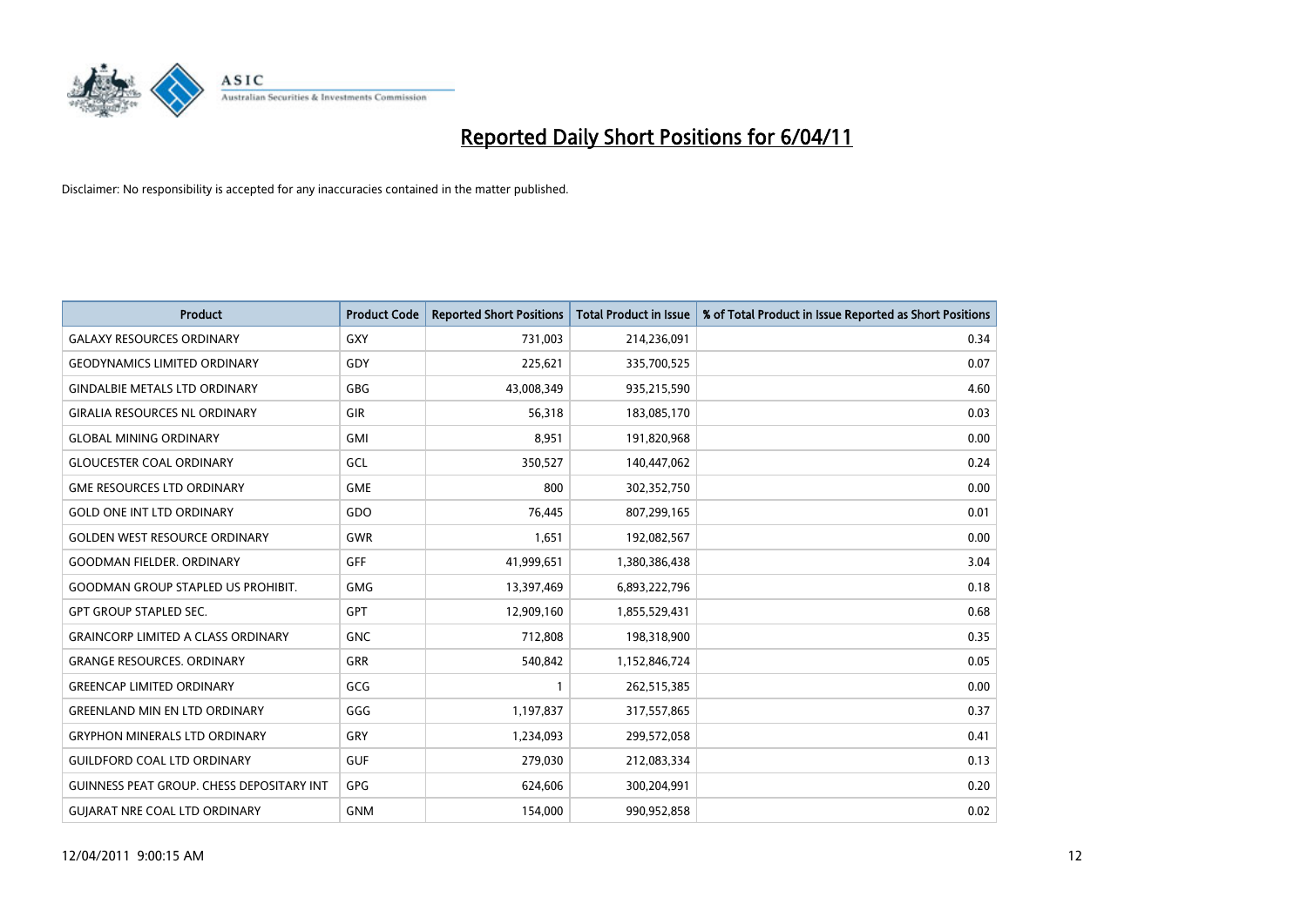

| <b>Product</b>                        | <b>Product Code</b> | <b>Reported Short Positions</b> | <b>Total Product in Issue</b> | % of Total Product in Issue Reported as Short Positions |
|---------------------------------------|---------------------|---------------------------------|-------------------------------|---------------------------------------------------------|
| <b>GUNNS LIMITED ORDINARY</b>         | <b>GNS</b>          | 42,619,544                      | 848,401,559                   | 5.01                                                    |
| <b>GWA GROUP LTD ORDINARY</b>         | <b>GWA</b>          | 6,709,431                       | 301,525,014                   | 2.22                                                    |
| HARVEY NORMAN ORDINARY                | <b>HVN</b>          | 45,576,055                      | 1,062,316,784                 | 4.29                                                    |
| HASTIE GROUP LIMITED ORDINARY         | <b>HST</b>          | 2,560,404                       | 239,781,419                   | 1.06                                                    |
| HASTINGS DIVERSIFIED STAPLED SECURITY | <b>HDF</b>          | 486,833                         | 529,187,294                   | 0.08                                                    |
| <b>HEARTWARE INT INC CDI 35:1</b>     | <b>HIN</b>          | 272,008                         | 48,598,550                    | 0.56                                                    |
| <b>HENDERSON GROUP CDI 1:1</b>        | <b>HGG</b>          | 5,719,704                       | 559,724,269                   | 1.02                                                    |
| HEA HOLDINGS LIMITED ORDINARY         | <b>HFA</b>          | 451,609                         | 117,332,831                   | 0.38                                                    |
| HIGHLANDS PACIFIC ORDINARY            | HIG                 | 2,512,299                       | 686,082,148                   | 0.36                                                    |
| HILLCREST LITIGAT, ORDINARY           | <b>HLS</b>          | 1,600,000                       | 87,078,557                    | 1.84                                                    |
| HILLGROVE RES LTD ORDINARY            | <b>HGO</b>          | 1,106,069                       | 793,698,575                   | 0.13                                                    |
| HILLS HOLDINGS LTD ORDINARY           | HIL                 | 2,131,765                       | 249,139,016                   | 0.86                                                    |
| HORIZON OIL LIMITED ORDINARY          | <b>HZN</b>          | 2,627,688                       | 1,130,311,515                 | 0.23                                                    |
| HUNNU COAL LIMITED ORDINARY           | <b>HUN</b>          | 112,499                         | 212,565,002                   | 0.05                                                    |
| <b>ICON ENERGY LIMITED ORDINARY</b>   | <b>ICN</b>          | 67,000                          | 469,301,394                   | 0.01                                                    |
| <b>IINET LIMITED ORDINARY</b>         | <b>IIN</b>          | 1,084,039                       | 152,160,119                   | 0.71                                                    |
| <b>ILUKA RESOURCES ORDINARY</b>       | ILU                 | 3,000,654                       | 418,700,517                   | 0.70                                                    |
| <b>IMDEX LIMITED ORDINARY</b>         | <b>IMD</b>          | 76,662                          | 197,942,297                   | 0.03                                                    |
| IMF (AUSTRALIA) LTD ORDINARY          | <b>IMF</b>          | 334,042                         | 123,828,193                   | 0.26                                                    |
| IMX RESOURCES LTD ORDINARY            | <b>IXR</b>          | 20,024                          | 262,612,803                   | 0.01                                                    |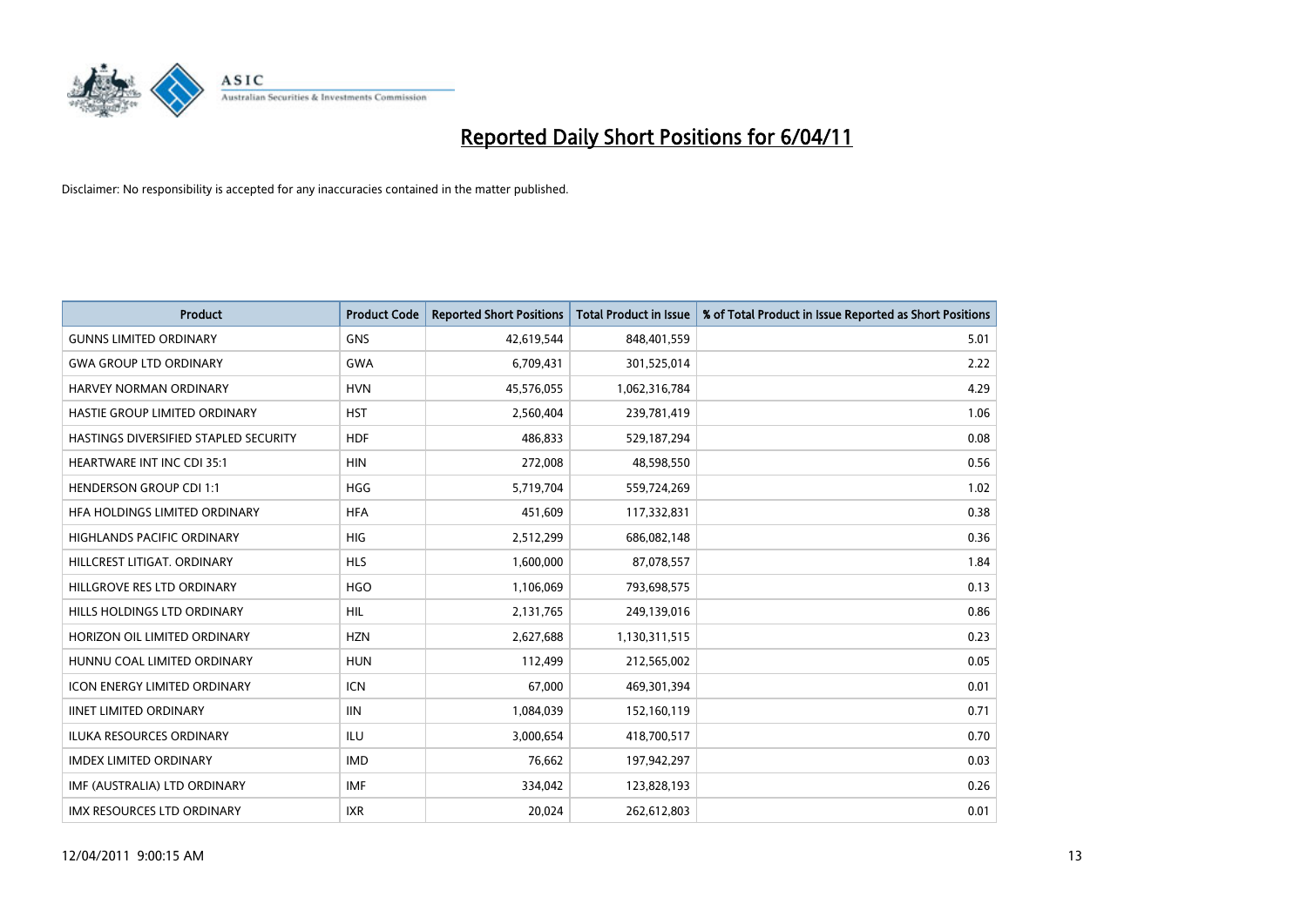

| <b>Product</b>                                | <b>Product Code</b> | <b>Reported Short Positions</b> | Total Product in Issue | % of Total Product in Issue Reported as Short Positions |
|-----------------------------------------------|---------------------|---------------------------------|------------------------|---------------------------------------------------------|
| <b>INCITEC PIVOT ORDINARY</b>                 | IPL                 | 4,971,997                       | 1,628,730,107          | 0.31                                                    |
| INDAGO RESOURCES LTD ORDINARY                 | <b>IDG</b>          | 8,179                           | 6,314,544              | 0.13                                                    |
| <b>INDEPENDENCE GROUP ORDINARY</b>            | <b>IGO</b>          | 2,267,276                       | 138,777,305            | 1.58                                                    |
| INDO MINES LIMITED ORDINARY                   | <b>IDO</b>          | 44,391                          | 211,100,795            | 0.02                                                    |
| <b>INDOPHIL RESOURCES ORDINARY</b>            | <b>IRN</b>          | 380,548                         | 471,445,763            | 0.08                                                    |
| <b>INDUSTREA LIMITED ORDINARY</b>             | IDL                 | 2,140,862                       | 364,524,797            | 0.58                                                    |
| INFIGEN ENERGY STAPLED SECURITIES             | <b>IFN</b>          | 5,305,356                       | 762,265,972            | 0.70                                                    |
| ING RE COM GROUP STAPLED SECURITIES           | <b>ILF</b>          | 9,075                           | 441,029,194            | 0.00                                                    |
| INSURANCE AUSTRALIA ORDINARY                  | IAG                 | 6,777,120                       | 2,079,034,021          | 0.32                                                    |
| INT GOLDFIELDS LTD ORDINARY                   | <b>IGS</b>          | 22,197,682                      | 500,440,386            | 4.44                                                    |
| INTEGRA MINING LTD, ORDINARY                  | <b>IGR</b>          | 4,956,589                       | 841,525,727            | 0.59                                                    |
| <b>INTREPID MINES ORDINARY</b>                | <b>IAU</b>          | 772,764                         | 520,326,752            | 0.14                                                    |
| <b>INVESTA OFFICE FUND STAPLED SECURITIES</b> | <b>IOF</b>          | 7,360,976                       | 2,729,071,212          | 0.26                                                    |
| <b>INVOCARE LIMITED ORDINARY</b>              | <b>IVC</b>          | 801,377                         | 102,421,288            | 0.76                                                    |
| <b>ION LIMITED ORDINARY</b>                   | <b>ION</b>          | 164,453                         | 256,365,105            | 0.06                                                    |
| <b>IOOF HOLDINGS LTD ORDINARY</b>             | <b>IFL</b>          | 928.909                         | 229,794,395            | 0.39                                                    |
| <b>IRESS MARKET TECH. ORDINARY</b>            | <b>IRE</b>          | 2,094,350                       | 126,018,142            | 1.65                                                    |
| <b>IRON ORE HOLDINGS ORDINARY</b>             | <b>IOH</b>          | 191,536                         | 137,944,970            | 0.14                                                    |
| ISHARES GLOBAL 100 CDI 1:1                    | <b>IOO</b>          | 12,815                          | 10,600,000             | 0.12                                                    |
| ISHARES MSCI AUS 200 ISHARES MSCI AUS 200     | IOZ                 | 6,370                           | 1,950,015              | 0.33                                                    |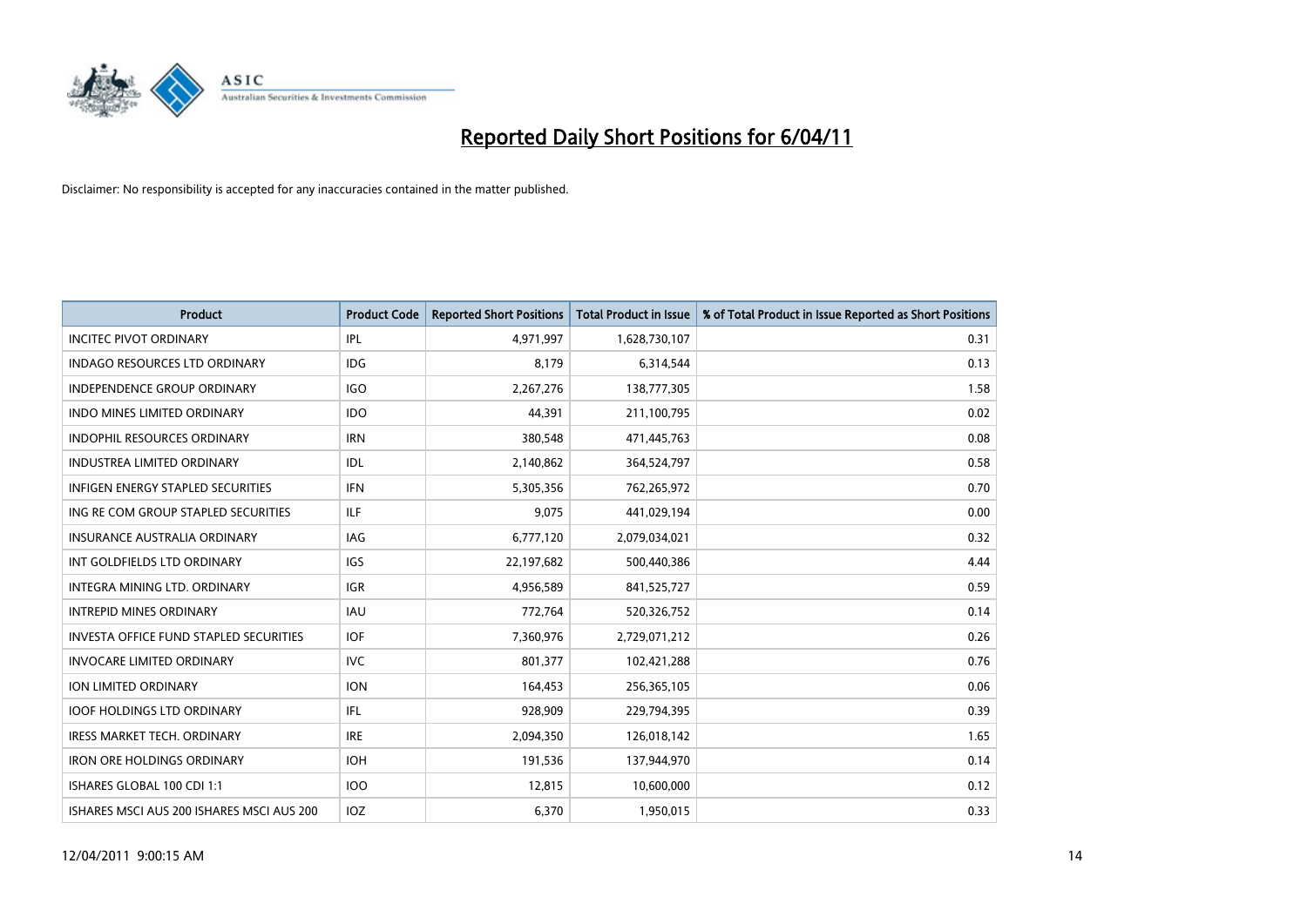

| <b>Product</b>                                  | <b>Product Code</b> | <b>Reported Short Positions</b> | Total Product in Issue | % of Total Product in Issue Reported as Short Positions |
|-------------------------------------------------|---------------------|---------------------------------|------------------------|---------------------------------------------------------|
| <b>ISHARES MSCI TAIWAN CDI 1:1</b>              | <b>ITW</b>          | 36,603                          | 184,400,000            | 0.02                                                    |
| ISHARES S&P 500 CDI 1:1                         | <b>IVV</b>          | 27,972                          | 116,350,000            | 0.02                                                    |
| ISHARES S&P HIGH DIV ISHARES S&P HIGH DIV       | <b>IHD</b>          | 4,040                           | 1,700,055              | 0.24                                                    |
| ISHARES SMALL ORDS ISHARES SMALL ORDS           | <b>ISO</b>          | 76,351                          | 5,700,000              | 1.34                                                    |
| <b>ISOFT GROUP LIMITED ORDINARY</b>             | <b>ISF</b>          | 1,821,004                       | 1,070,595,874          | 0.16                                                    |
| <b>IVANHOE AUSTRALIA ORDINARY</b>               | <b>IVA</b>          | 609,573                         | 418,467,053            | 0.14                                                    |
| <b>JABIRU METALS LTD ORDINARY</b>               | <b>JML</b>          | 83.003                          | 553,304,180            | 0.01                                                    |
| <b>JAMES HARDIE INDUST CHESS DEPOSITARY INT</b> | <b>IHX</b>          | 16,645,093                      | 436,386,587            | 3.79                                                    |
| <b>JAMESON RESOURCES ORDINARY</b>               | JAL                 | 1,600,000                       | 95,828,865             | 1.67                                                    |
| <b>IB HI-FI LIMITED ORDINARY</b>                | <b>IBH</b>          | 9,200,975                       | 109,340,772            | 8.37                                                    |
| <b>JUPITER ENERGY ORDINARY</b>                  | <b>IPR</b>          | 341,971                         | 1,511,434,681          | 0.02                                                    |
| <b>JUPITER MINES ORDINARY</b>                   | <b>IMS</b>          | 18,821                          | 1,486,756,465          | 0.00                                                    |
| <b>KAGARA LTD ORDINARY</b>                      | KZL                 | 5,407,479                       | 708,583,835            | 0.76                                                    |
| KANGAROO RES LTD ORDINARY                       | <b>KRL</b>          | 686.088                         | 1,129,430,012          | 0.06                                                    |
| KAROON GAS AUSTRALIA ORDINARY                   | <b>KAR</b>          | 1,039,757                       | 221,045,769            | 0.48                                                    |
| KASBAH RESOURCES ORDINARY                       | <b>KAS</b>          | 118,426                         | 364,262,596            | 0.03                                                    |
| KATHMANDU HOLD LTD ORDINARY                     | <b>KMD</b>          | 916,203                         | 200,000,000            | 0.45                                                    |
| <b>KEYBRIDGE CAPITAL ORDINARY</b>               | <b>KBC</b>          | 5,999                           | 172,070,564            | 0.00                                                    |
| KIMBERLEY METALS LTD ORDINARY                   | KBL                 | 1,821                           | 161,976,319            | 0.00                                                    |
| KINGSGATE CONSOLID. ORDINARY                    | <b>KCN</b>          | 1,255,623                       | 135,221,250            | 0.92                                                    |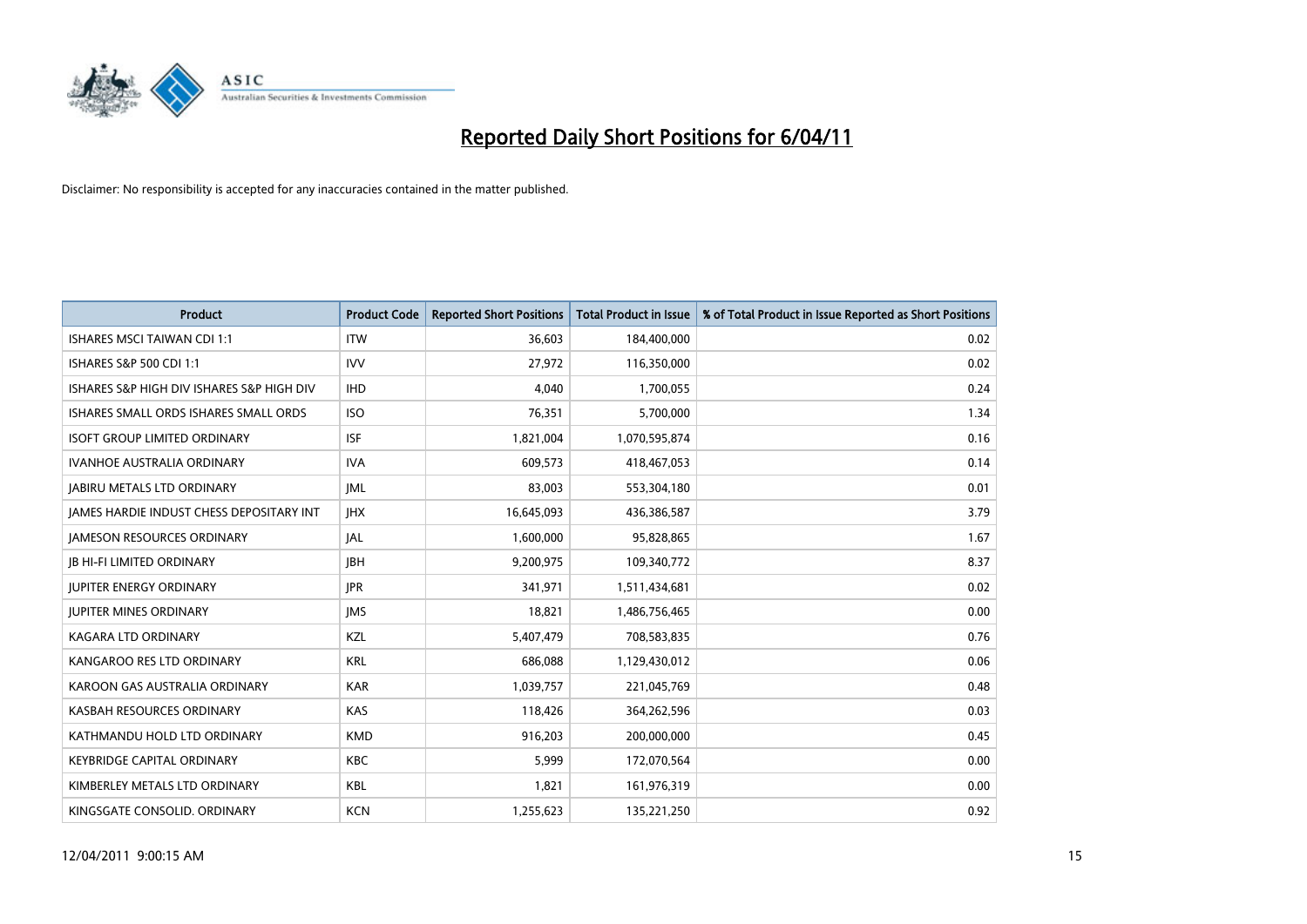

| <b>Product</b>                        | <b>Product Code</b> | <b>Reported Short Positions</b> | <b>Total Product in Issue</b> | % of Total Product in Issue Reported as Short Positions |
|---------------------------------------|---------------------|---------------------------------|-------------------------------|---------------------------------------------------------|
| KINGSROSE MINING LTD ORDINARY         | <b>KRM</b>          | 601,185                         | 256,865,347                   | 0.23                                                    |
| LEIGHTON HOLDINGS ORDINARY            | LEI                 | 7,033,974                       | 302,579,299                   | 2.34                                                    |
| LEND LEASE GROUP UNIT/ORD STAPLED     | LLC                 | 1,889,514                       | 570,915,669                   | 0.31                                                    |
| LINC ENERGY LTD ORDINARY              | <b>LNC</b>          | 5,956,459                       | 503,418,900                   | 1.17                                                    |
| LIQUEFIED NATURAL ORDINARY            | <b>LNG</b>          | 305,569                         | 214,099,015                   | 0.14                                                    |
| LYNAS CORPORATION ORDINARY            | <b>LYC</b>          | 29,609,431                      | 1,690,319,142                 | 1.75                                                    |
| MACARTHUR COAL ORDINARY               | <b>MCC</b>          | 3,191,077                       | 299,476,903                   | 1.04                                                    |
| <b>MACMAHON HOLDINGS ORDINARY</b>     | <b>MAH</b>          | 6,895,898                       | 733,711,705                   | 0.92                                                    |
| MACO ATLAS ROADS GRP ORDINARY STAPLED | <b>MQA</b>          | 4,300,529                       | 452,345,907                   | 0.94                                                    |
| MACQUARIE GROUP LTD ORDINARY          | MQG                 | 2,853,908                       | 346,814,961                   | 0.80                                                    |
| MAGMA METALS LTD. ORDINARY            | <b>MMW</b>          | 516,500                         | 195,610,923                   | 0.27                                                    |
| <b>MANTRA RESOURCES ORDINARY</b>      | <b>MRU</b>          | 419,099                         | 135,326,194                   | 0.31                                                    |
| MAP GROUP STAPLED US PROHIBIT.        | <b>MAP</b>          | 3,269,871                       | 1,861,210,782                 | 0.19                                                    |
| MARYBOROUGH SUGAR ORDINARY            | <b>MSF</b>          | 19,208                          | 69,165,378                    | 0.03                                                    |
| <b>MATRIX C &amp; E LTD ORDINARY</b>  | <b>MCE</b>          | 480,948                         | 72,964,098                    | 0.66                                                    |
| MCMILLAN SHAKESPEARE ORDINARY         | <b>MMS</b>          | 52,376                          | 68,067,560                    | 0.07                                                    |
| <b>MCPHERSON'S LTD ORDINARY</b>       | <b>MCP</b>          | 218,462                         | 72,401,758                    | 0.30                                                    |
| MEDUSA MINING LTD ORDINARY            | <b>MML</b>          | 826,126                         | 188,233,911                   | 0.44                                                    |
| MELBOURNE IT LIMITED ORDINARY         | <b>MLB</b>          | 145,343                         | 80,043,955                    | 0.18                                                    |
| MEO AUSTRALIA LTD ORDINARY            | <b>MEO</b>          | 5,104,534                       | 539,913,260                   | 0.93                                                    |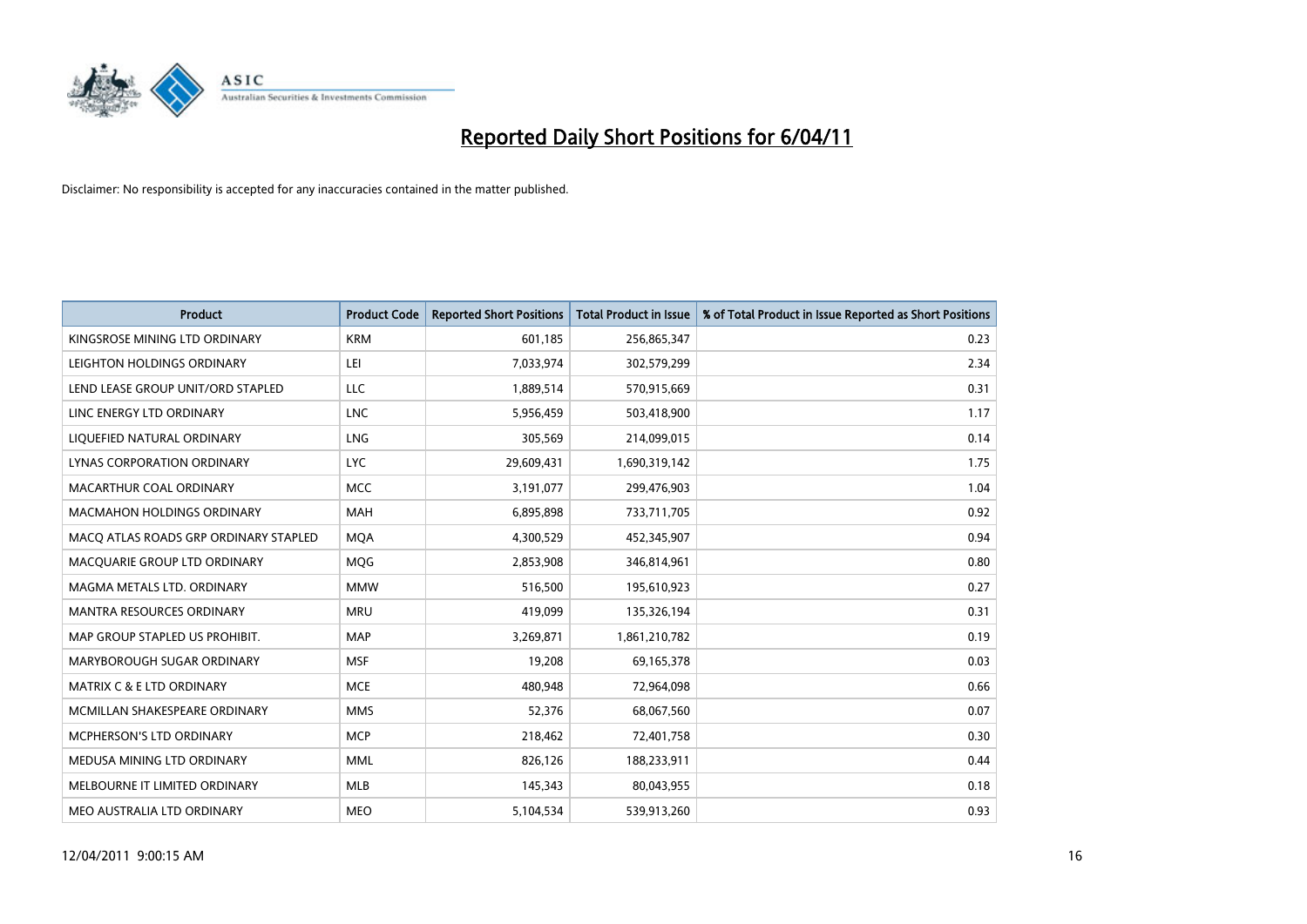

| <b>Product</b>                    | <b>Product Code</b> | <b>Reported Short Positions</b> | Total Product in Issue | % of Total Product in Issue Reported as Short Positions |
|-----------------------------------|---------------------|---------------------------------|------------------------|---------------------------------------------------------|
| <b>MERMAID MARINE ORDINARY</b>    | <b>MRM</b>          | 921,311                         | 214,880,224            | 0.41                                                    |
| MESOBLAST LIMITED ORDINARY        | <b>MSB</b>          | 1,734,365                       | 279,068,562            | 0.62                                                    |
| METALS X LIMITED ORDINARY         | <b>MLX</b>          | 4,261,687                       | 1,365,661,782          | 0.32                                                    |
| METCASH LIMITED ORDINARY          | <b>MTS</b>          | 20,474,093                      | 768,814,015            | 2.66                                                    |
| METGASCO LIMITED ORDINARY         | <b>MEL</b>          | 235,435                         | 252,460,972            | 0.09                                                    |
| METMINCO LIMITED ORDINARY         | <b>MNC</b>          | 63,710                          | 1,231,107,839          | 0.00                                                    |
| MHM METALS LIMITED ORDINARY       | <b>MHM</b>          | 3.514                           | 101,381,910            | 0.00                                                    |
| MICLYN EXP OFFSHR ORDINARY        | <b>MIO</b>          | 338,218                         | 274,618,684            | 0.12                                                    |
| MINARA RESOURCES ORDINARY         | <b>MRE</b>          | 9,181,030                       | 1,169,424,487          | 0.78                                                    |
| MINCOR RESOURCES NL ORDINARY      | <b>MCR</b>          | 905,171                         | 200,608,804            | 0.44                                                    |
| MINEMAKERS LIMITED ORDINARY       | <b>MAK</b>          | 71,627                          | 227,003,950            | 0.03                                                    |
| MINERAL DEPOSITS ORDINARY         | <b>MDL</b>          | 414,767                         | 60,768,582             | 0.67                                                    |
| MINERAL RESOURCES, ORDINARY       | <b>MIN</b>          | 425,393                         | 168,990,735            | 0.25                                                    |
| MIRABELA NICKEL LTD ORDINARY      | <b>MBN</b>          | 9,510,020                       | 491,561,237            | 1.92                                                    |
| MIRVAC GROUP STAPLED SECURITIES   | <b>MGR</b>          | 20,363,873                      | 3,416,924,188          | 0.58                                                    |
| MOLOPO ENERGY LTD ORDINARY        | <b>MPO</b>          | 1,534,798                       | 250,972,584            | 0.60                                                    |
| MOLY MINES LIMITED ORDINARY       | <b>MOL</b>          | 4,207                           | 365,893,989            | 0.00                                                    |
| MONADELPHOUS GROUP ORDINARY       | <b>MND</b>          | 531,520                         | 87,576,827             | 0.60                                                    |
| <b>MOUNT GIBSON IRON ORDINARY</b> | <b>MGX</b>          | 7,033,756                       | 1,082,570,693          | 0.64                                                    |
| <b>MULTIPLEX SITES SITES</b>      | <b>MXUPA</b>        | 36                              | 4,500,000              | 0.00                                                    |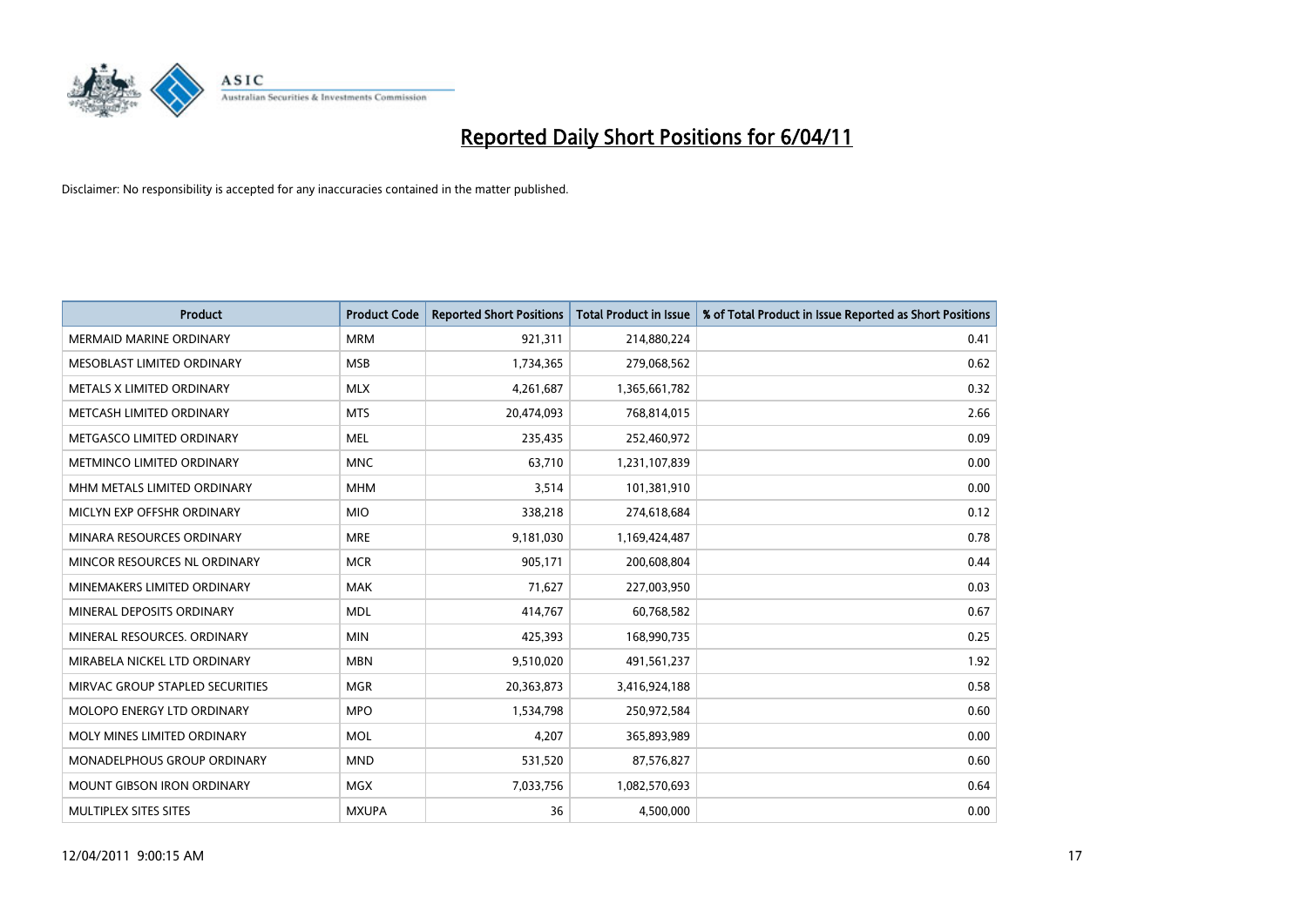

| Product                                 | <b>Product Code</b> | <b>Reported Short Positions</b> | <b>Total Product in Issue</b> | % of Total Product in Issue Reported as Short Positions |
|-----------------------------------------|---------------------|---------------------------------|-------------------------------|---------------------------------------------------------|
| MURCHISON METALS LTD ORDINARY           | <b>MMX</b>          | 12,400,220                      | 435,884,268                   | 2.86                                                    |
| MYER HOLDINGS LTD ORDINARY              | <b>MYR</b>          | 10,807,081                      | 582,847,884                   | 1.85                                                    |
| <b>MYSTATE LIMITED ORDINARY</b>         | <b>MYS</b>          | 1,400                           | 67,439,158                    | 0.00                                                    |
| NAMOI COTTON CO-OP CO-OPERATIVE CAP.UNT | <b>NAM</b>          | 205,227                         | 96,978,836                    | 0.21                                                    |
| NATIONAL AUST. BANK ORDINARY            | <b>NAB</b>          | 9,289,863                       | 2,169,641,214                 | 0.41                                                    |
| NATURAL FUEL LIMITED ORDINARY           | <b>NFL</b>          | 8,715,662                       | 721,912                       | 1,207.30                                                |
| NAVIGATOR RESOURCES ORDINARY            | <b>NAV</b>          | 129,000                         | 465,591,778                   | 0.02                                                    |
| NAVITAS LIMITED ORDINARY                | <b>NVT</b>          | 2,288,199                       | 369,358,564                   | 0.62                                                    |
| NEPTUNE MARINE ORDINARY                 | <b>NMS</b>          | 810,073                         | 1,739,066,409                 | 0.05                                                    |
| NEW HOPE CORPORATION ORDINARY           | <b>NHC</b>          | 1,347,112                       | 830,230,549                   | 0.16                                                    |
| NEWCREST MINING ORDINARY                | <b>NCM</b>          | 4,180,342                       | 765,000,000                   | 0.52                                                    |
| NEWS CORP A NON-VOTING CDI              | <b>NWSLV</b>        | 967,182                         | 1,829,535,610                 | 0.05                                                    |
| NEWS CORP B VOTING CDI                  | <b>NWS</b>          | 6,009,250                       | 798,520,953                   | 0.75                                                    |
| NEXBIS LIMITED ORDINARY                 | <b>NBS</b>          | 63,733                          | 798,356,704                   | 0.01                                                    |
| NEXUS ENERGY LIMITED ORDINARY           | <b>NXS</b>          | 24,714,270                      | 1,020,257,304                 | 2.42                                                    |
| NIB HOLDINGS LIMITED ORDINARY           | <b>NHF</b>          | 5,865                           | 466,765,752                   | 0.00                                                    |
| NICK SCALI LIMITED ORDINARY             | <b>NCK</b>          | 39,246                          | 81,000,000                    | 0.04                                                    |
| NIDO PETROLEUM ORDINARY                 | <b>NDO</b>          | 413,563                         | 1,373,822,119                 | 0.02                                                    |
| NOBLE MINERAL RES ORDINARY              | <b>NMG</b>          | 730,326                         | 380,916,899                   | 0.19                                                    |
| NORTHERN CREST ORDINARY                 | <b>NOC</b>          | 24,345                          | 116,074,781                   | 0.02                                                    |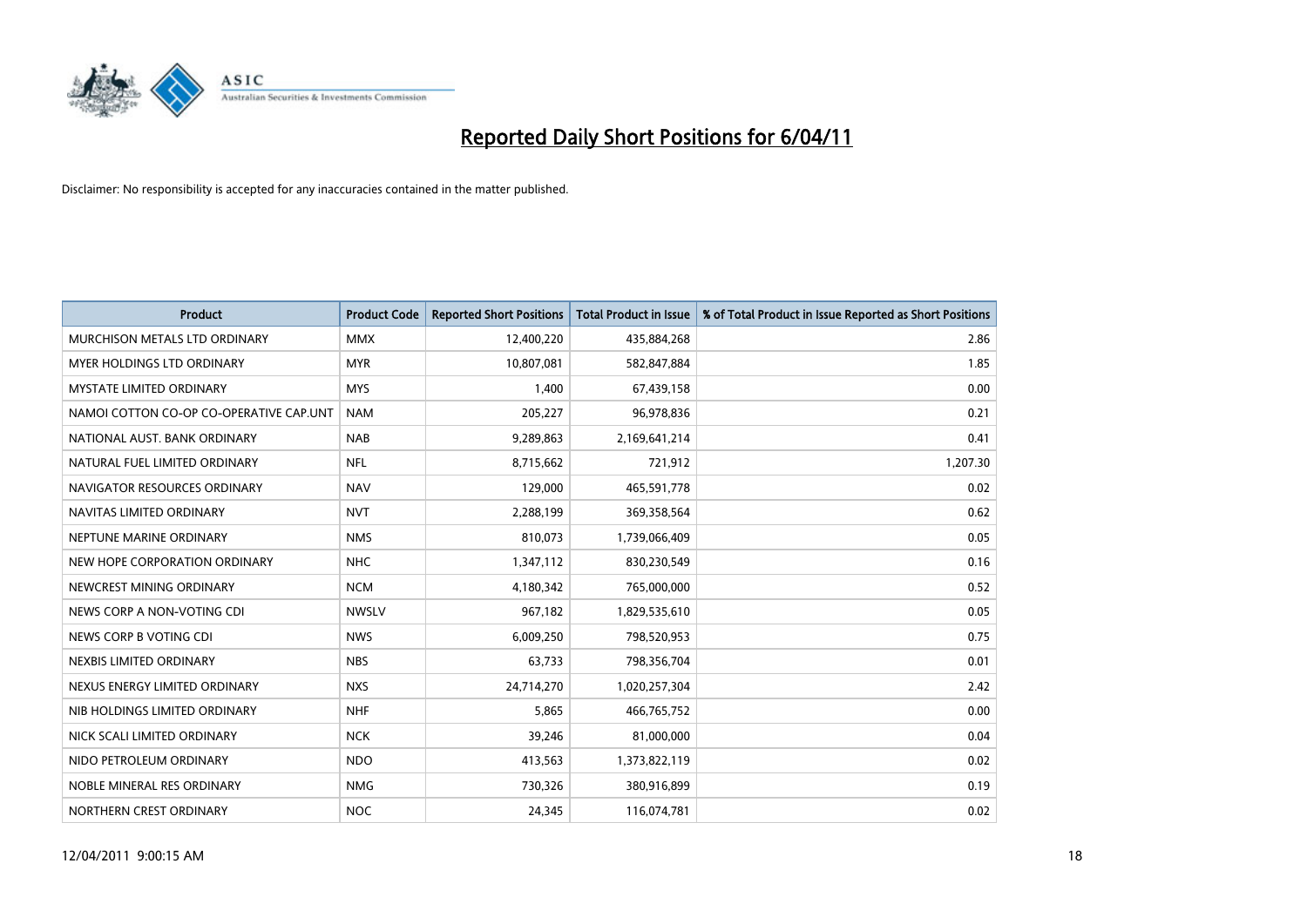

| <b>Product</b>                        | <b>Product Code</b> | <b>Reported Short Positions</b> | <b>Total Product in Issue</b> | % of Total Product in Issue Reported as Short Positions |
|---------------------------------------|---------------------|---------------------------------|-------------------------------|---------------------------------------------------------|
| NORTHERN IRON LTD ORDINARY            | <b>NFE</b>          | 1,276,803                       | 336,084,863                   | 0.37                                                    |
| NORTHERN MIN LTD ORDINARY             | <b>NTU</b>          | 97,075                          | 164,545,022                   | 0.06                                                    |
| NORTON GOLD FIELDS ORDINARY           | <b>NGF</b>          | 166,000                         | 685,530,265                   | 0.02                                                    |
| NOVOGEN LIMITED ORDINARY              | <b>NRT</b>          | 4,500                           | 102,125,894                   | 0.00                                                    |
| NRW HOLDINGS LIMITED ORDINARY         | <b>NWH</b>          | 2,640,237                       | 251,223,000                   | 1.03                                                    |
| NSL CONSOLIDATED LTD ORDINARY         | <b>NSL</b>          | 101,269                         | 270,661,373                   | 0.03                                                    |
| NUFARM LIMITED ORDINARY               | <b>NUF</b>          | 5,883,290                       | 261,833,005                   | 2.23                                                    |
| OAKTON LIMITED ORDINARY               | <b>OKN</b>          | 691,211                         | 93,800,235                    | 0.74                                                    |
| OCEANAGOLD CORP. CHESS DEPOSITARY INT | <b>OGC</b>          | 1,006,232                       | 262,180,388                   | 0.39                                                    |
| OCEANIA CAPITAL LTD ORDINARY          | <b>OCP</b>          | 2,500                           | 91,921,295                    | 0.00                                                    |
| OIL SEARCH LTD ORDINARY               | OSH                 | 9,320,051                       | 1,312,888,303                 | 0.67                                                    |
| OILEX LTD ORDINARY                    | <b>OEX</b>          | 15,688                          | 253,274,885                   | 0.01                                                    |
| OM HOLDINGS LIMITED ORDINARY          | <b>OMH</b>          | 6,622,937                       | 504,085,150                   | 1.32                                                    |
| <b>ONESTEEL LIMITED ORDINARY</b>      | OST                 | 12,137,079                      | 1,334,723,421                 | 0.90                                                    |
| ORICA LIMITED ORDINARY                | ORI                 | 1,205,723                       | 363,223,767                   | 0.32                                                    |
| ORIGIN ENERGY ORDINARY                | <b>ORG</b>          | 11,119,972                      | 972,184,137                   | 1.13                                                    |
| ORIGIN ENERGY RTS06-APR-11 FORUS      | ORGR                | 15,874                          | 89,641,361                    | 0.02                                                    |
| OROCOBRE LIMITED ORDINARY             | <b>ORE</b>          | 148,818                         | 102,813,894                   | 0.14                                                    |
| OROTONGROUP LIMITED ORDINARY          | <b>ORL</b>          | 1,216                           | 40,880,902                    | 0.00                                                    |
| OTTO ENERGY LIMITED ORDINARY          | <b>OEL</b>          | 109,204                         | 1,134,540,071                 | 0.01                                                    |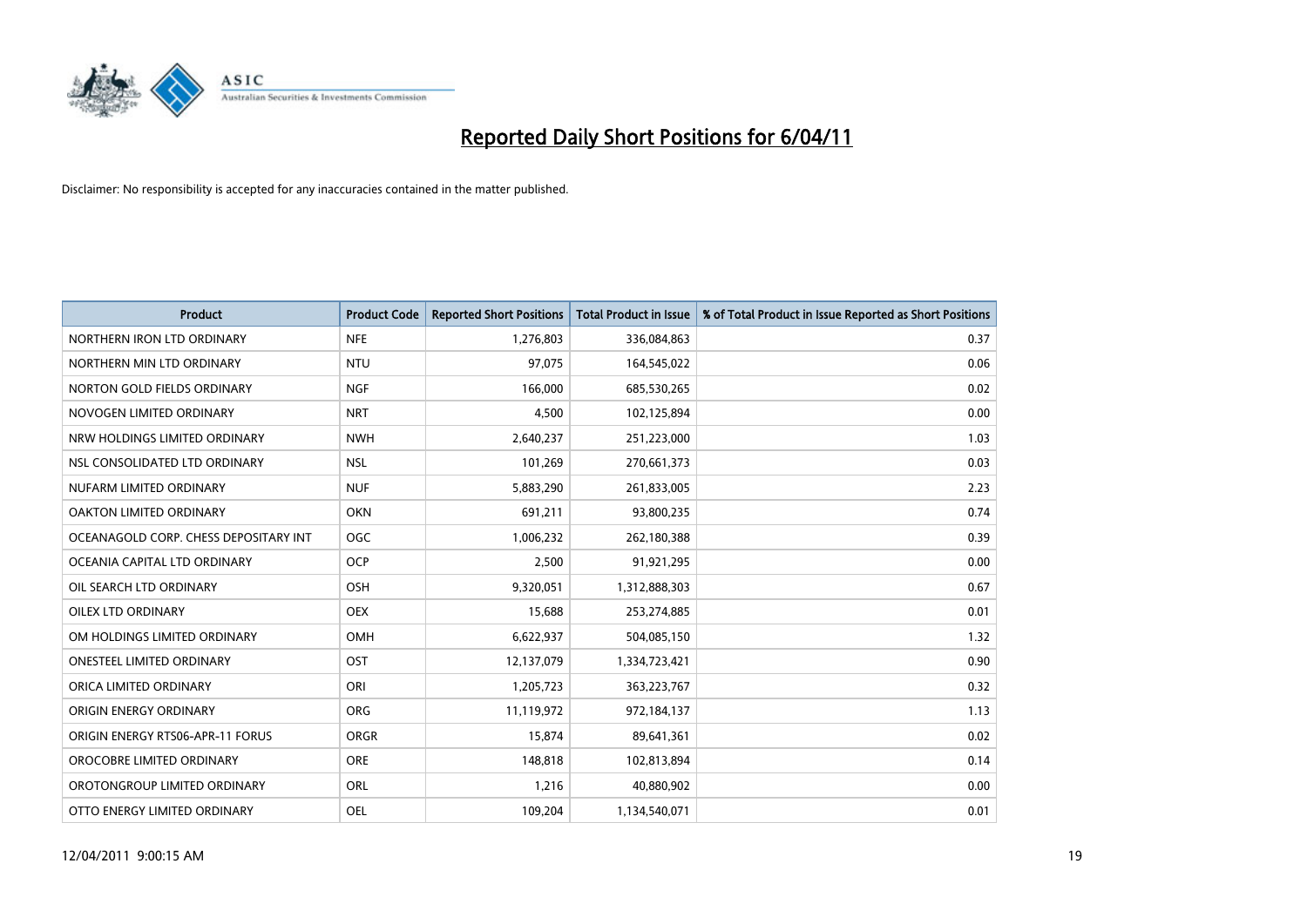

| <b>Product</b>                | <b>Product Code</b> | <b>Reported Short Positions</b> | <b>Total Product in Issue</b> | % of Total Product in Issue Reported as Short Positions |
|-------------------------------|---------------------|---------------------------------|-------------------------------|---------------------------------------------------------|
| OZ MINERALS ORDINARY          | OZL                 | 26,389,901                      | 3,238,546,504                 | 0.79                                                    |
| PACIFIC BRANDS ORDINARY       | <b>PBG</b>          | 8,444,844                       | 931,386,248                   | 0.91                                                    |
| PALADIN ENERGY LTD ORDINARY   | <b>PDN</b>          | 13,163,564                      | 777,698,217                   | 1.69                                                    |
| PANAUST LIMITED ORDINARY      | <b>PNA</b>          | 19,267,398                      | 2,964,355,326                 | 0.64                                                    |
| PANORAMIC RESOURCES ORDINARY  | PAN                 | 1,601,223                       | 207,050,710                   | 0.77                                                    |
| PAPERLINX LIMITED ORDINARY    | <b>PPX</b>          | 19,356,067                      | 603,580,761                   | 3.19                                                    |
| PAPILLON RES LTD ORDINARY     | <b>PIR</b>          | 351,831                         | 190,054,868                   | 0.18                                                    |
| PATTIES FOODS LTD ORDINARY    | PFL                 |                                 | 138,908,853                   | 0.00                                                    |
| PEET LIMITED ORDINARY         | <b>PPC</b>          | 145,403                         | 302,965,804                   | 0.04                                                    |
| PENINSULA ENERGY LTD ORDINARY | <b>PEN</b>          | 1,182,000                       | 2,086,495,200                 | 0.06                                                    |
| PERILYA LIMITED ORDINARY      | PEM                 | 497,099                         | 526,075,563                   | 0.09                                                    |
| PERPETUAL LIMITED ORDINARY    | PPT                 | 2,545,077                       | 44,669,352                    | 5.70                                                    |
| PERSEUS MINING LTD ORDINARY   | PRU                 | 4,033,747                       | 423,917,088                   | 0.96                                                    |
| PETSEC ENERGY ORDINARY        | <b>PSA</b>          | 223,332                         | 231,283,622                   | 0.10                                                    |
| PHARMAXIS LTD ORDINARY        | <b>PXS</b>          | 1,172,302                       | 228,127,809                   | 0.52                                                    |
| PHOSPHAGENICS LTD. ORDINARY   | POH                 | 200,000                         | 823,593,731                   | 0.02                                                    |
| PHOTON GROUP LTD ORDINARY     | PGA                 | 250,510                         | 1,540,543,357                 | 0.02                                                    |
| PHYLOGICA LIMITED ORDINARY    | <b>PYC</b>          | 65,334                          | 311,561,752                   | 0.02                                                    |
| PLATINUM ASSET ORDINARY       | <b>PTM</b>          | 7,428,436                       | 561,347,878                   | 1.32                                                    |
| PLATINUM AUSTRALIA ORDINARY   | PLA                 | 5,314,707                       | 392,430,039                   | 1.35                                                    |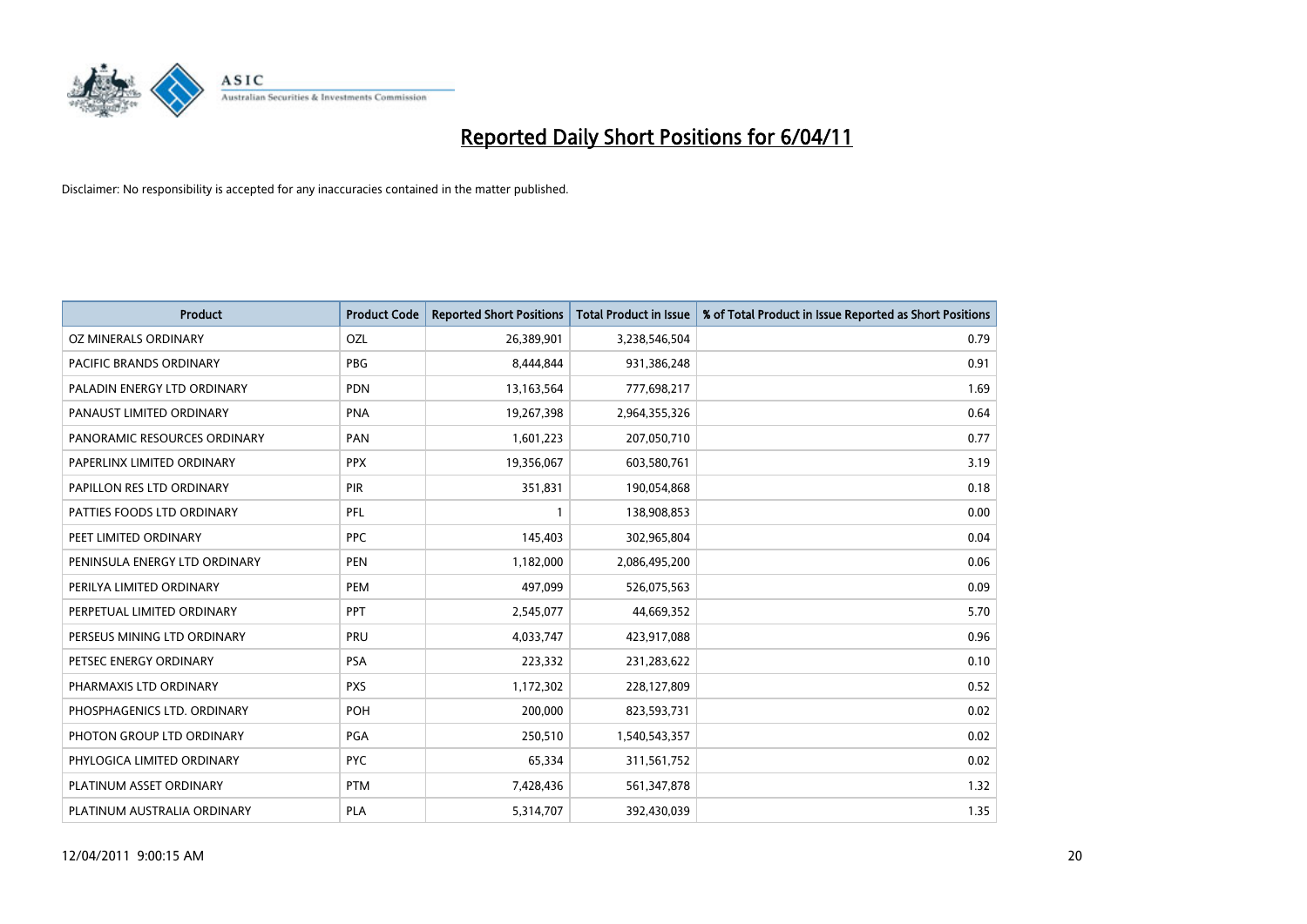

| Product                              | <b>Product Code</b> | <b>Reported Short Positions</b> | <b>Total Product in Issue</b> | % of Total Product in Issue Reported as Short Positions |
|--------------------------------------|---------------------|---------------------------------|-------------------------------|---------------------------------------------------------|
| PLATINUM CAPITAL LTD ORDINARY        | <b>PMC</b>          |                                 | 164,959,410                   | 0.00                                                    |
| PMP LIMITED ORDINARY                 | <b>PMP</b>          | 88,029                          | 335,338,483                   | 0.02                                                    |
| PORT BOUVARD LIMITED ORDINARY        | PBD                 | 6,754                           | 593,868,295                   | 0.00                                                    |
| PREMIER INVESTMENTS ORDINARY         | <b>PMV</b>          | 479,435                         | 155,062,831                   | 0.32                                                    |
| PRIMA BIOMED LTD ORDINARY            | PRR                 | 34,755                          | 795,497,098                   | 0.00                                                    |
| PRIMARY HEALTH CARE ORDINARY         | <b>PRY</b>          | 9,077,681                       | 496,103,188                   | 1.81                                                    |
| PRIME INFR GROUP. STAPLED SECURITIES | PIH                 | 308,735                         | 351,776,795                   | 0.09                                                    |
| PRIME MEDIA GRP LTD ORDINARY         | <b>PRT</b>          | 14,825                          | 366,330,303                   | 0.00                                                    |
| PROGEN PHARMACEUTIC ORDINARY         | PGL                 | 151,596                         | 24,709,097                    | 0.61                                                    |
| PROGRAMMED ORDINARY                  | <b>PRG</b>          | 382,202                         | 118,169,908                   | 0.32                                                    |
| <b>PSIVIDA CORP CDI 1:1</b>          | <b>PVA</b>          | 16,878                          | 8,896,217                     | 0.19                                                    |
| <b>QANTAS AIRWAYS ORDINARY</b>       | QAN                 | 35,150,314                      | 2,265,123,620                 | 1.58                                                    |
| OBE INSURANCE GROUP ORDINARY         | <b>OBE</b>          | 20,085,998                      | 1,051,877,166                 | 1.89                                                    |
| OR NATIONAL LIMITED ORDINARY         | <b>ORN</b>          | 18,798,715                      | 2,440,000,000                 | 0.78                                                    |
| <b>QUBE LOGISTICS ORDINARY UNITS</b> | <b>QUB</b>          | 7,400                           | 555,731,057                   | 0.00                                                    |
| RAMELIUS RESOURCES ORDINARY          | <b>RMS</b>          | 88,923                          | 291,208,795                   | 0.02                                                    |
| RAMSAY HEALTH CARE ORDINARY          | <b>RHC</b>          | 1,534,697                       | 202,081,252                   | 0.75                                                    |
| <b>RCR TOMLINSON ORDINARY</b>        | <b>RCR</b>          | 68,067                          | 131,897,672                   | 0.05                                                    |
| <b>REA GROUP ORDINARY</b>            | <b>REA</b>          | 84,416                          | 129,691,280                   | 0.05                                                    |
| REAL ESTATE CAPITAL UNIT             | <b>RCU</b>          | 210,665                         | 1,020,312,634                 | 0.02                                                    |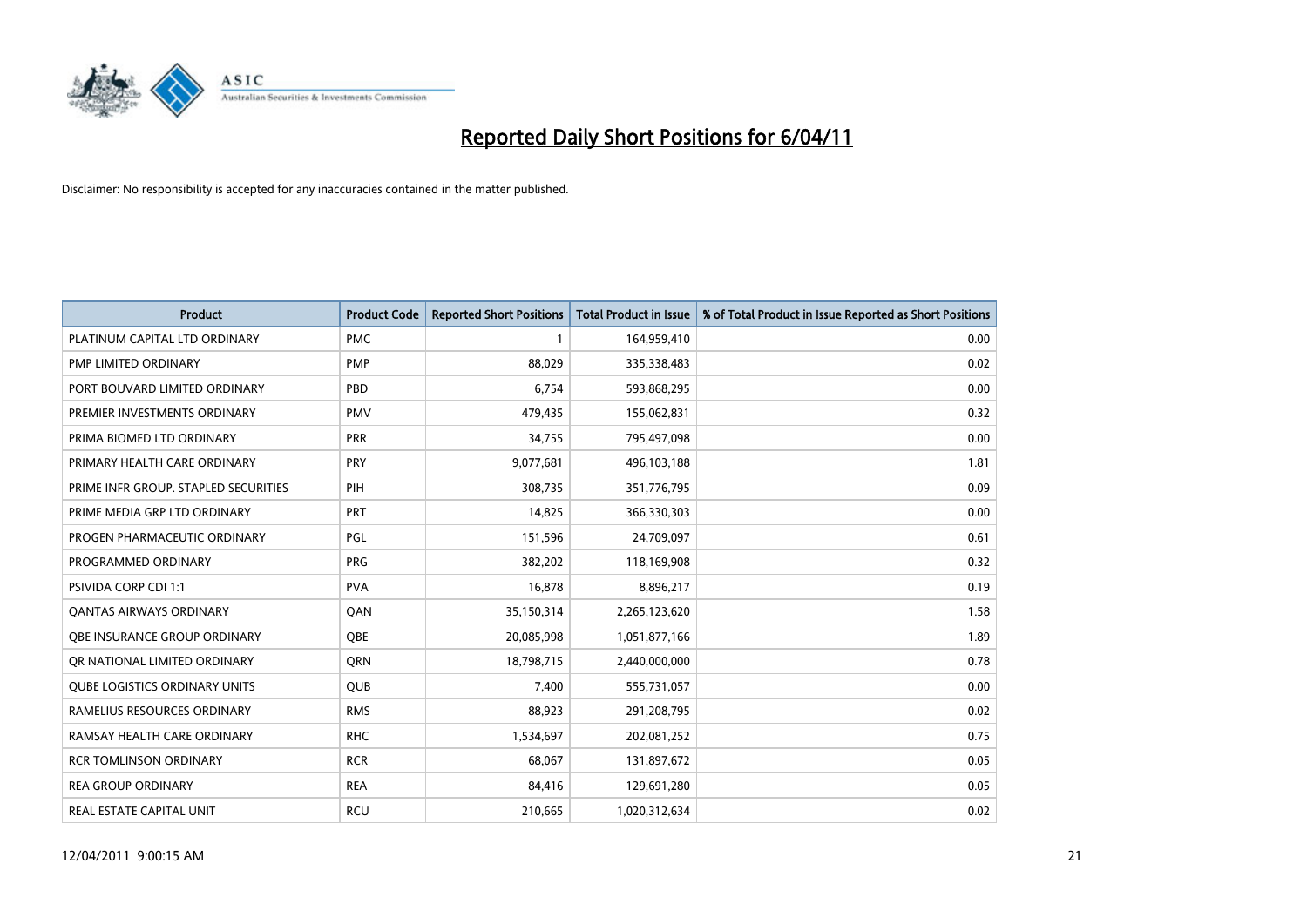

| Product                             | <b>Product Code</b> | <b>Reported Short Positions</b> | Total Product in Issue | % of Total Product in Issue Reported as Short Positions |
|-------------------------------------|---------------------|---------------------------------|------------------------|---------------------------------------------------------|
| <b>RECKON LIMITED ORDINARY</b>      | <b>RKN</b>          | 442                             | 133,384,060            | 0.00                                                    |
| RED 5 LIMITED ORDINARY              | <b>RED</b>          | 17,305                          | 1,283,597,526          | 0.00                                                    |
| <b>RED FORK ENERGY ORDINARY</b>     | <b>RFE</b>          | 9,184                           | 160,035,000            | 0.00                                                    |
| REED RESOURCES LTD ORDINARY         | <b>RDR</b>          | 3,271,054                       | 229,830,556            | 1.42                                                    |
| <b>REGIS RESOURCES ORDINARY</b>     | <b>RRL</b>          | 2,439,210                       | 431,150,415            | 0.55                                                    |
| RESMED INC CDI 10:1                 | <b>RMD</b>          | 10,204,021                      | 1,534,676,730          | 0.66                                                    |
| <b>RESOLUTE MINING ORDINARY</b>     | <b>RSG</b>          | 4,725,879                       | 467,464,116            | 1.03                                                    |
| <b>RESOURCE GENERATION ORDINARY</b> | <b>RES</b>          | 227,491                         | 244,400,530            | 0.09                                                    |
| RETAIL FOOD GROUP ORDINARY          | <b>RFG</b>          | 365                             | 107,359,927            | 0.00                                                    |
| REVERSE CORP LIMITED ORDINARY       | <b>REF</b>          | 25,141                          | 92,382,175             | 0.03                                                    |
| REX MINERALS LIMITED ORDINARY       | <b>RXM</b>          | 149,771                         | 150,688,879            | 0.08                                                    |
| RHG LIMITED ORDINARY                | <b>RHG</b>          | 56,343                          | 318,745,978            | 0.01                                                    |
| <b>RIDLEY CORPORATION ORDINARY</b>  | <b>RIC</b>          | 799,017                         | 307,817,071            | 0.26                                                    |
| RIO TINTO LIMITED ORDINARY          | <b>RIO</b>          | 15,257,884                      | 435,758,720            | 3.48                                                    |
| RIVERCITY MOTORWAY STAPLED          | <b>RCY</b>          | 132,000                         | 957,010,115            | 0.01                                                    |
| RIVERSDALE MINING ORDINARY          | <b>RIV</b>          | 1,033,423                       | 236,696,188            | 0.43                                                    |
| <b>ROBUST RESOURCES ORDINARY</b>    | <b>ROL</b>          | 1,121,619                       | 84,944,097             | 1.32                                                    |
| ROC OIL COMPANY ORDINARY            | <b>ROC</b>          | 9,010,364                       | 713,154,560            | 1.24                                                    |
| RP DATA LTD ORDINARY                | <b>RPX</b>          | 364,043                         | 149,246,421            | 0.24                                                    |
| SAI GLOBAL LIMITED ORDINARY         | SAI                 | 263,468                         | 199,552,155            | 0.11                                                    |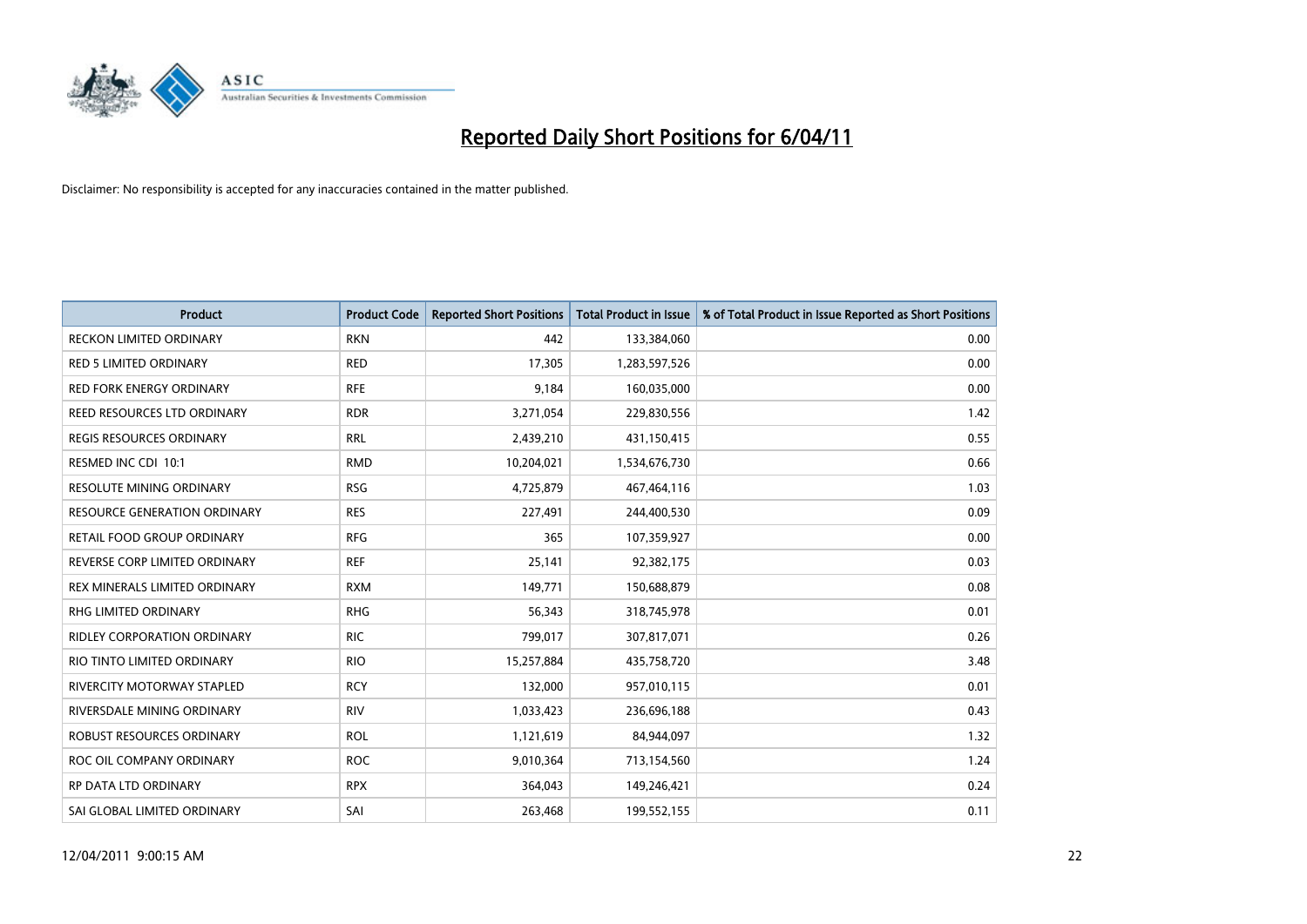

| <b>Product</b>                           | <b>Product Code</b> | <b>Reported Short Positions</b> | Total Product in Issue | % of Total Product in Issue Reported as Short Positions |
|------------------------------------------|---------------------|---------------------------------|------------------------|---------------------------------------------------------|
| SALMAT LIMITED ORDINARY                  | <b>SLM</b>          | 144,601                         | 159,767,799            | 0.09                                                    |
| SAMSON OIL & GAS LTD ORDINARY            | SSN                 | 3,107,750                       | 1,724,810,149          | 0.18                                                    |
| SANDFIRE RESOURCES ORDINARY              | <b>SFR</b>          | 508,270                         | 148,309,969            | 0.34                                                    |
| <b>SANTOS LTD ORDINARY</b>               | <b>STO</b>          | 8,140,525                       | 877,913,584            | 0.91                                                    |
| SARACEN MINERAL ORDINARY                 | <b>SAR</b>          | 349,873                         | 492,151,415            | 0.06                                                    |
| SDI LIMITED ORDINARY                     | <b>SDI</b>          | 100,000                         | 118,865,530            | 0.08                                                    |
| SEDGMAN LIMITED ORDINARY                 | <b>SDM</b>          | 453,231                         | 207,997,898            | 0.22                                                    |
| SEEK LIMITED ORDINARY                    | <b>SEK</b>          | 6,463,070                       | 336,584,488            | 1.93                                                    |
| SENETAS CORPORATION ORDINARY             | <b>SEN</b>          | 756,999                         | 463,105,195            | 0.16                                                    |
| SENEX ENERGY LIMITED ORDINARY            | <b>SXY</b>          | 200,070                         | 729,893,211            | 0.03                                                    |
| SERVCORP LIMITED ORDINARY                | SRV                 | 78,017                          | 98,440,807             | 0.08                                                    |
| SERVICE STREAM ORDINARY                  | <b>SSM</b>          | 344,663                         | 283,418,867            | 0.12                                                    |
| SEVEN GROUP HOLDINGS ORDINARY            | <b>SVW</b>          | 327,481                         | 305,410,281            | 0.09                                                    |
| SIGMA PHARMACEUTICAL ORDINARY            | <b>SIP</b>          | 18,139,399                      | 1,178,626,572          | 1.54                                                    |
| SIGNATURE METALS LTD RIGHTS 08-APR-11    | SBLRA               | 280,000                         | 213,800,372            | 0.13                                                    |
| SILEX SYSTEMS ORDINARY                   | <b>SLX</b>          | 335,382                         | 170,128,997            | 0.20                                                    |
| SILVER LAKE RESOURCE ORDINARY            | <b>SLR</b>          | 70,527                          | 178,882,838            | 0.03                                                    |
| SIMS METAL MGMT LTD ORDINARY             | <b>SGM</b>          | 3,414,860                       | 204,927,017            | 1.67                                                    |
| SINGAPORE TELECOMM. CHESS DEPOSITARY INT | SGT                 | 5,229,387                       | 310,378,692            | 1.67                                                    |
| SKILLED GROUP LTD ORDINARY               | <b>SKE</b>          | 106,990                         | 232,963,526            | 0.05                                                    |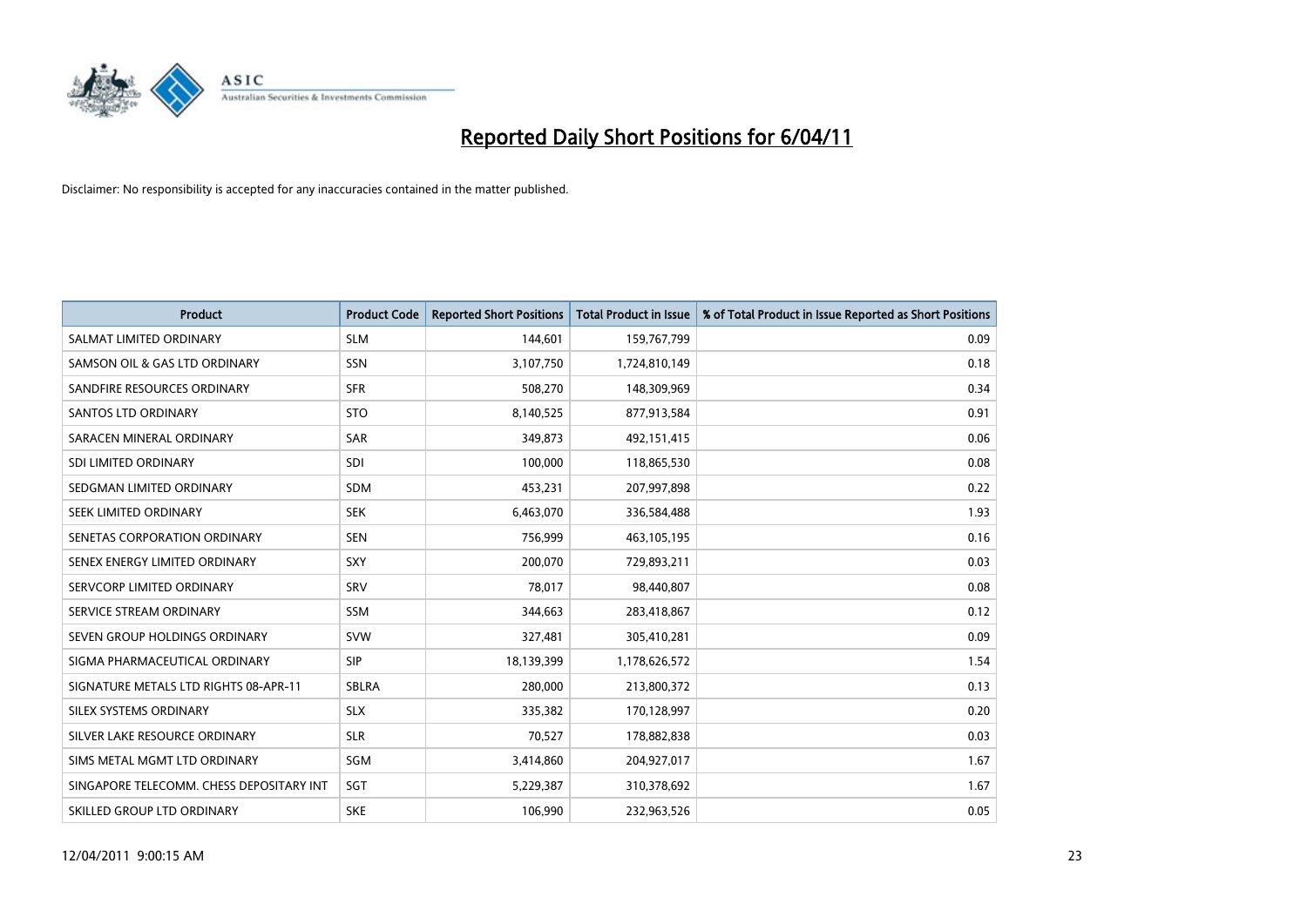

| <b>Product</b>                           | <b>Product Code</b> | <b>Reported Short Positions</b> | <b>Total Product in Issue</b> | % of Total Product in Issue Reported as Short Positions |
|------------------------------------------|---------------------|---------------------------------|-------------------------------|---------------------------------------------------------|
| SKY CITY ENTERTAIN, ORDINARY             | <b>SKC</b>          | 123,784                         | 576,961,259                   | 0.02                                                    |
| SKY NETWORK ORDINARY                     | <b>SKT</b>          | 91,261                          | 389,139,785                   | 0.02                                                    |
| SMS MANAGEMENT, ORDINARY                 | <b>SMX</b>          | 129,104                         | 67,661,358                    | 0.18                                                    |
| SONIC HEALTHCARE ORDINARY                | SHL                 | 6,218,654                       | 388,429,875                   | 1.59                                                    |
| SOUL PATTINSON (W.H) ORDINARY            | SOL                 | 59,062                          | 238,640,580                   | 0.02                                                    |
| SP AUSNET STAPLED SECURITIES             | <b>SPN</b>          | 6,112,872                       | 2,795,115,439                 | 0.20                                                    |
| SPARK INFRASTRUCTURE STAPLED NOTE & UNIT | SKI                 | 15,145,820                      | 1,326,734,264                 | 1.14                                                    |
| SPDR 200 FUND ETF UNITS                  | <b>STW</b>          | 8                               | 50,839,159                    | 0.00                                                    |
| SPECIALTY FASHION ORDINARY               | SFH                 | 1,858,855                       | 191,686,122                   | 0.96                                                    |
| SPHERE MINERALS LTD ORDINARY             | <b>SPH</b>          | 1.991                           | 171,348,151                   | 0.00                                                    |
| SPOTLESS GROUP LTD ORDINARY              | <b>SPT</b>          | 2,179,266                       | 261,070,153                   | 0.83                                                    |
| ST BARBARA LIMITED ORDINARY              | SBM                 | 3,511,327                       | 325,615,389                   | 1.08                                                    |
| STAGING CONNECTIONS ORDINARY             | <b>STG</b>          | 2,917,189                       | 78,317,726                    | 3.72                                                    |
| STANMORE COAL LTD ORDINARY               | <b>SMR</b>          | 73,240                          | 87,270,738                    | 0.08                                                    |
| STARPHARMA HOLDINGS ORDINARY             | SPL                 | 164,730                         | 247,402,721                   | 0.07                                                    |
| STH AMERICAN COR LTD ORDINARY            | SAY                 | 9.200                           | 245,846,493                   | 0.00                                                    |
| STHN CROSS MEDIA ORDINARY                | SXL                 | 2,525,840                       | 379,160,768                   | 0.65                                                    |
| STOCKLAND UNITS/ORD STAPLED              | SGP                 | 16,582,695                      | 2,383,036,717                 | 0.70                                                    |
| STRAITS RES LTD. ORDINARY                | SRO                 | 8,159,602                       | 324,355,749                   | 2.51                                                    |
| STW COMMUNICATIONS ORDINARY              | SGN                 | 246,743                         | 364,310,964                   | 0.06                                                    |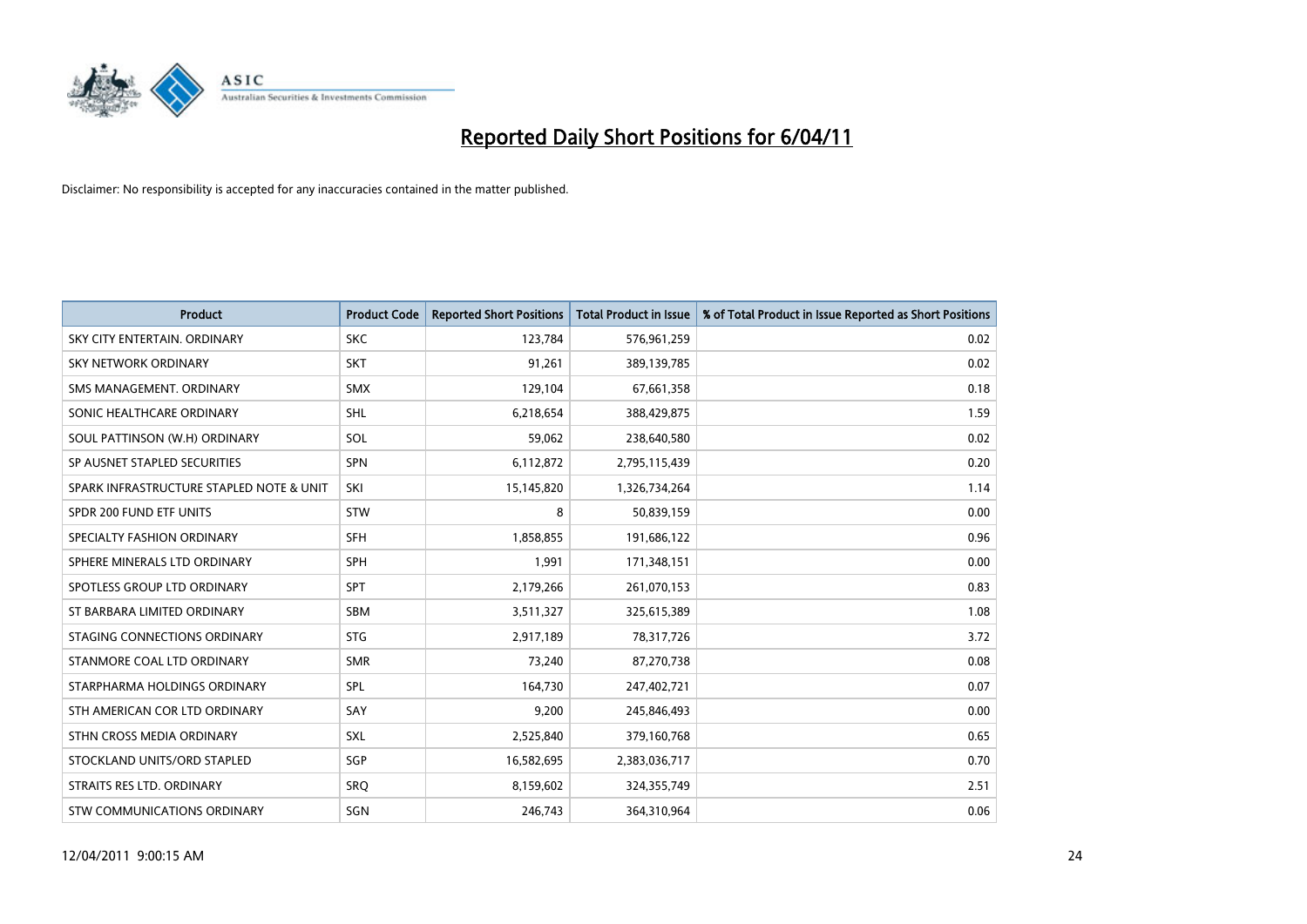

| <b>Product</b>                      | <b>Product Code</b> | <b>Reported Short Positions</b> | <b>Total Product in Issue</b> | % of Total Product in Issue Reported as Short Positions |
|-------------------------------------|---------------------|---------------------------------|-------------------------------|---------------------------------------------------------|
| SUN RESOURCES NL ORDINARY           | <b>SUR</b>          | 25,000                          | 444,369,734                   | 0.01                                                    |
| SUNCORP GROUP LTD ORDINARY          | <b>SUN</b>          | 6,801,933                       | 1,286,600,980                 | 0.50                                                    |
| SUNDANCE ENERGY ORDINARY            | <b>SEA</b>          | 20,076                          | 276,709,585                   | 0.01                                                    |
| SUNDANCE RESOURCES ORDINARY         | <b>SDL</b>          | 26,176,920                      | 2,718,671,668                 | 0.96                                                    |
| SUNLAND GROUP LTD ORDINARY          | <b>SDG</b>          | 45,935                          | 224,881,794                   | 0.02                                                    |
| SUPER RET REP LTD ORDINARY          | <b>SUL</b>          | 118,988                         | 129,077,342                   | 0.10                                                    |
| SWICK MINING ORDINARY               | <b>SWK</b>          | 1,548                           | 236,724,970                   | 0.00                                                    |
| SYMEX HOLDINGS ORDINARY             | <b>SYM</b>          | 6,633                           | 128,048,857                   | 0.01                                                    |
| TABCORP HOLDINGS LTD ORDINARY       | <b>TAH</b>          | 643,691                         | 688,019,737                   | 0.08                                                    |
| <b>TALENT2 INTERNATION ORDINARY</b> | <b>TWO</b>          | $\overline{7}$                  | 142,434,450                   | 0.00                                                    |
| <b>TALISMAN MINING ORDINARY</b>     | <b>TLM</b>          | 3,449                           | 130,438,627                   | 0.00                                                    |
| TAP OIL LIMITED ORDINARY            | <b>TAP</b>          | 654,157                         | 240,967,311                   | 0.27                                                    |
| TASSAL GROUP LIMITED ORDINARY       | <b>TGR</b>          | 30,566                          | 146,304,404                   | 0.01                                                    |
| <b>TATTS GROUP LTD ORDINARY</b>     | <b>TTS</b>          | 15,600,174                      | 1,301,092,863                 | 1.19                                                    |
| <b>TELECOM CORPORATION ORDINARY</b> | <b>TEL</b>          | 18,329,453                      | 1,924,649,369                 | 0.94                                                    |
| TELSTRA CORPORATION, ORDINARY       | <b>TLS</b>          | 21,169,505                      | 12,443,074,357                | 0.17                                                    |
| TEN NETWORK HOLDINGS ORDINARY       | <b>TEN</b>          | 33,123,353                      | 1,045,236,720                 | 3.17                                                    |
| TERANGA GOLD CORP CDI 1:1           | <b>TGZ</b>          | 181,152                         | 151,109,395                   | 0.11                                                    |
| TFS CORPORATION LTD ORDINARY        | <b>TFC</b>          | 64,242                          | 262,656,661                   | 0.02                                                    |
| THE REJECT SHOP ORDINARY            | <b>TRS</b>          | 538,313                         | 26,033,570                    | 2.05                                                    |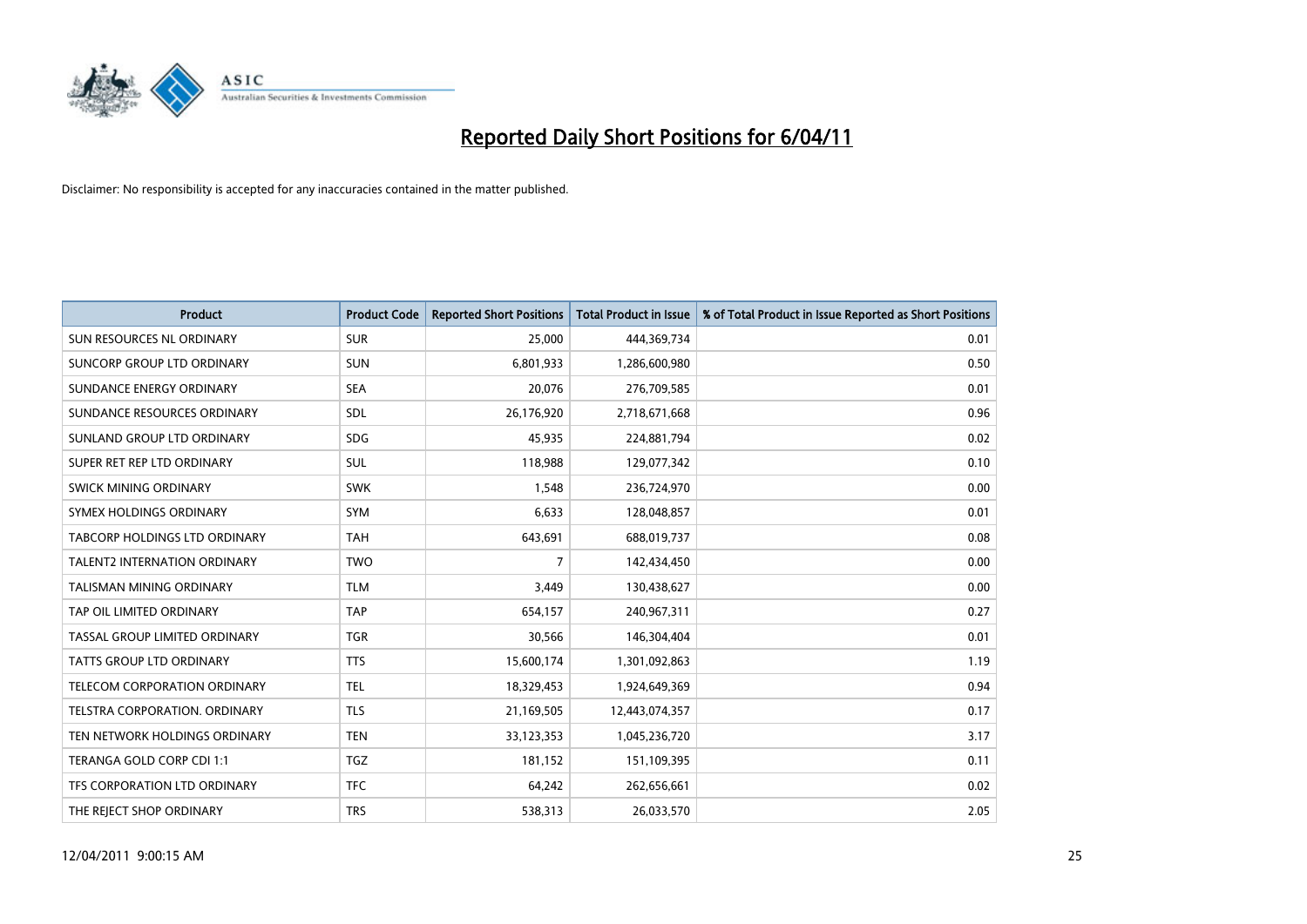

| <b>Product</b>                          | <b>Product Code</b> | <b>Reported Short Positions</b> | <b>Total Product in Issue</b> | % of Total Product in Issue Reported as Short Positions |
|-----------------------------------------|---------------------|---------------------------------|-------------------------------|---------------------------------------------------------|
| THOR MINING PLC CHESS DEPOSITARY        | <b>THR</b>          | 2,307                           | 240,235,256                   | 0.00                                                    |
| THORN GROUP LIMITED ORDINARY            | <b>TGA</b>          | 29,872                          | 129,858,924                   | 0.02                                                    |
| THUNDELARRA EXPLOR, ORDINARY            | <b>THX</b>          | 37,498                          | 153,458,927                   | 0.02                                                    |
| TIGER RESOURCES ORDINARY                | <b>TGS</b>          | 208,811                         | 668,635,549                   | 0.03                                                    |
| TIMBERCORP LIMITED ORDINARY             | <b>TIM</b>          | 90.074                          | 352,071,429                   | 0.02                                                    |
| <b>TISHMAN SPEYER UNITS</b>             | <b>TSO</b>          | 82,279                          | 338,440,904                   | 0.03                                                    |
| TNG LIMITED ORDINARY                    | <b>TNG</b>          | 4,321                           | 284,803,062                   | 0.00                                                    |
| TOLL HOLDINGS LTD ORDINARY              | <b>TOL</b>          | 17,121,764                      | 706,577,616                   | 2.44                                                    |
| TORO ENERGY LIMITED ORDINARY            | <b>TOE</b>          | 35,404                          | 964,936,676                   | 0.00                                                    |
| <b>TOWER AUSTRALIA ORDINARY</b>         | <b>TAL</b>          | 4,321,933                       | 419,652,394                   | 1.02                                                    |
| <b>TOWER LIMITED ORDINARY</b>           | <b>TWR</b>          | 690,119                         | 263,603,448                   | 0.26                                                    |
| TOX FREE SOLUTIONS ORDINARY             | <b>TOX</b>          | 14,801                          | 92,290,500                    | 0.01                                                    |
| TPG TELECOM LIMITED ORDINARY            | <b>TPM</b>          | 4,677,928                       | 775,522,421                   | 0.58                                                    |
| TRANSFIELD SERV INFR STAPLED SECURITIES | <b>TSI</b>          | 428.463                         | 438,756,421                   | 0.10                                                    |
| <b>TRANSFIELD SERVICES ORDINARY</b>     | <b>TSE</b>          | 3,162,377                       | 549,715,957                   | 0.57                                                    |
| TRANSPACIFIC INDUST, ORDINARY           | <b>TPI</b>          | 17,617,287                      | 960,638,735                   | 1.83                                                    |
| TRANSURBAN GROUP TRIPLE STAPLED SEC.    | <b>TCL</b>          | 4,214,448                       | 1,443,543,731                 | 0.28                                                    |
| TRINITY GROUP STAPLED SECURITIES        | <b>TCO</b>          | 3,419                           | 231,701,539                   | 0.00                                                    |
| TROY RESOURCES NL ORDINARY              | <b>TRY</b>          | 51,198                          | 87,793,823                    | 0.05                                                    |
| UGL LIMITED ORDINARY                    | <b>UGL</b>          | 5,601,342                       | 166,047,171                   | 3.36                                                    |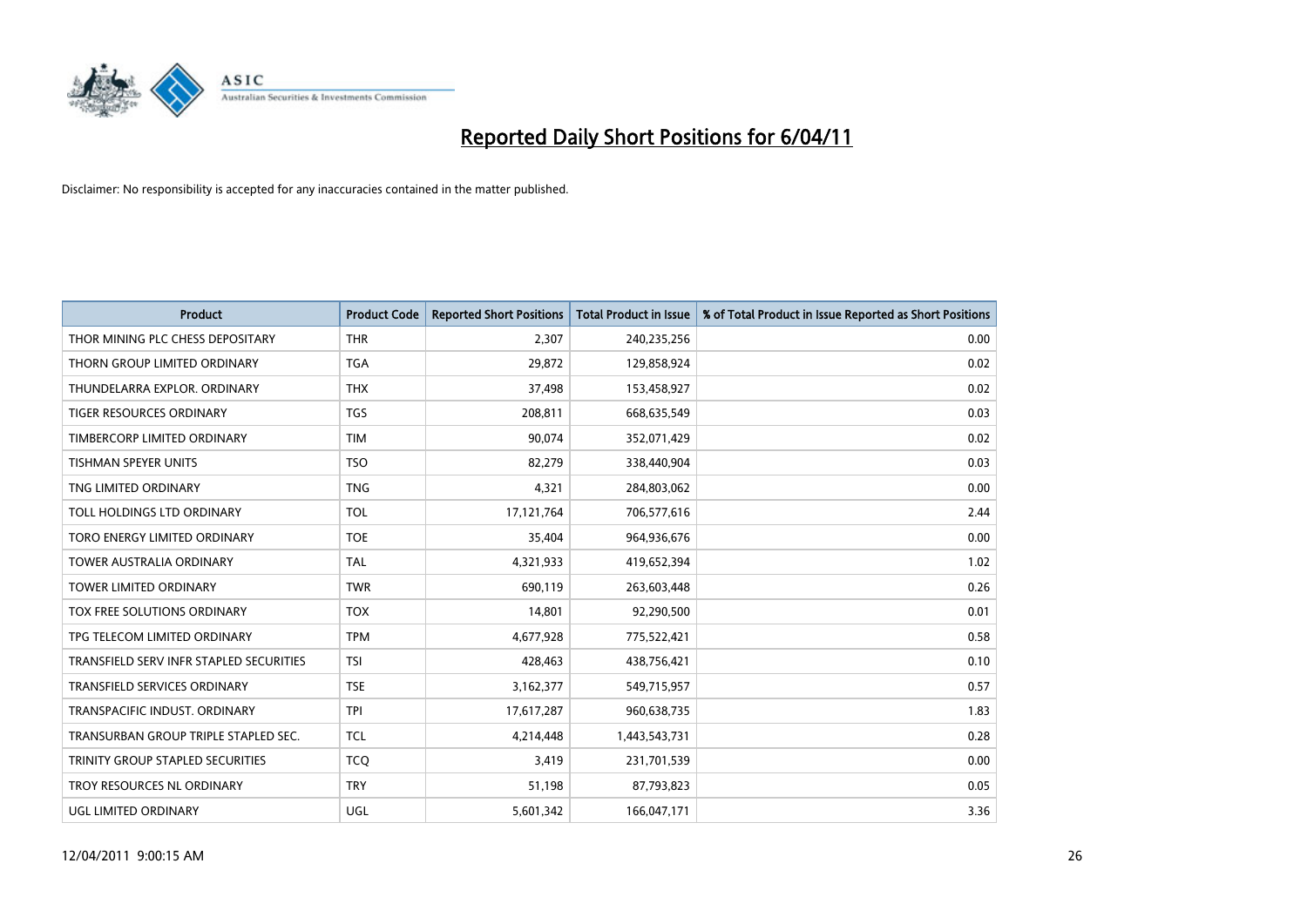

| Product                                   | <b>Product Code</b> | <b>Reported Short Positions</b> | <b>Total Product in Issue</b> | % of Total Product in Issue Reported as Short Positions |
|-------------------------------------------|---------------------|---------------------------------|-------------------------------|---------------------------------------------------------|
| UNILIFE CORPORATION CDI US PROHIBITED     | <b>UNS</b>          | 371,849                         | 272,951,939                   | 0.13                                                    |
| UXC LIMITED ORDINARY                      | <b>UXC</b>          | 45,584                          | 305,789,718                   | 0.01                                                    |
| VALAD PROPERTY GROUP STAPLED US PROHIBIT. | <b>VPG</b>          | 3,914,757                       | 115,108,116                   | 3.40                                                    |
| <b>VDM GROUP LIMITED ORDINARY</b>         | <b>VMG</b>          | 11,116                          | 193,127,749                   | 0.01                                                    |
| <b>VENTURE MINERALS ORDINARY</b>          | <b>VMS</b>          | 173,158                         | 220,943,592                   | 0.08                                                    |
| <b>VIRGIN BLUE HOLDINGS ORDINARY</b>      | <b>VBA</b>          | 37,755,136                      | 2,210,197,600                 | 1.71                                                    |
| <b>VISION GROUP HLDGS ORDINARY</b>        | <b>VGH</b>          | 78.000                          | 74,061,110                    | 0.11                                                    |
| <b>VITA GROUP LTD ORDINARY</b>            | <b>VTG</b>          | 75,190                          | 142,499,800                   | 0.05                                                    |
| VITERRA INC CDI 1:1                       | <b>VTA</b>          | 3,828                           | 68,629,939                    | 0.01                                                    |
| <b>WATPAC LIMITED ORDINARY</b>            | <b>WTP</b>          | 29,185                          | 183,341,382                   | 0.01                                                    |
| <b>WDS LIMITED ORDINARY</b>               | <b>WDS</b>          | 701                             | 143,107,458                   | 0.00                                                    |
| WEBFIRM GROUP LTD ORDINARY                | <b>WFM</b>          | 4,876                           | 677,642,536                   | 0.00                                                    |
| WEBIET LIMITED ORDINARY                   | <b>WEB</b>          | 333,185                         | 77,961,278                    | 0.43                                                    |
| <b>WESFARMERS LIMITED ORDINARY</b>        | <b>WES</b>          | 19,642,040                      | 1,005,191,394                 | 1.93                                                    |
| WESFARMERS LIMITED PARTIALLY PROTECTED    | <b>WESN</b>         | 272,015                         | 151,880,768                   | 0.16                                                    |
| WEST AUSTRALIAN NEWS ORDINARY             | <b>WAN</b>          | 4,481,817                       | 219,668,970                   | 2.04                                                    |
| WESTERN AREAS NL ORDINARY                 | <b>WSA</b>          | 9,738,857                       | 179,735,899                   | 5.39                                                    |
| WESTERN DESERT RES. ORDINARY              | <b>WDR</b>          | 948                             | 154,684,908                   | 0.00                                                    |
| WESTFIELD GROUP ORD/UNIT STAPLED SEC      | <b>WDC</b>          | 9,056,133                       | 2,308,988,539                 | 0.36                                                    |
| WESTFIELD RETAIL TST UNIT STAPLED         | <b>WRT</b>          | 18,305,966                      | 3,054,166,195                 | 0.61                                                    |